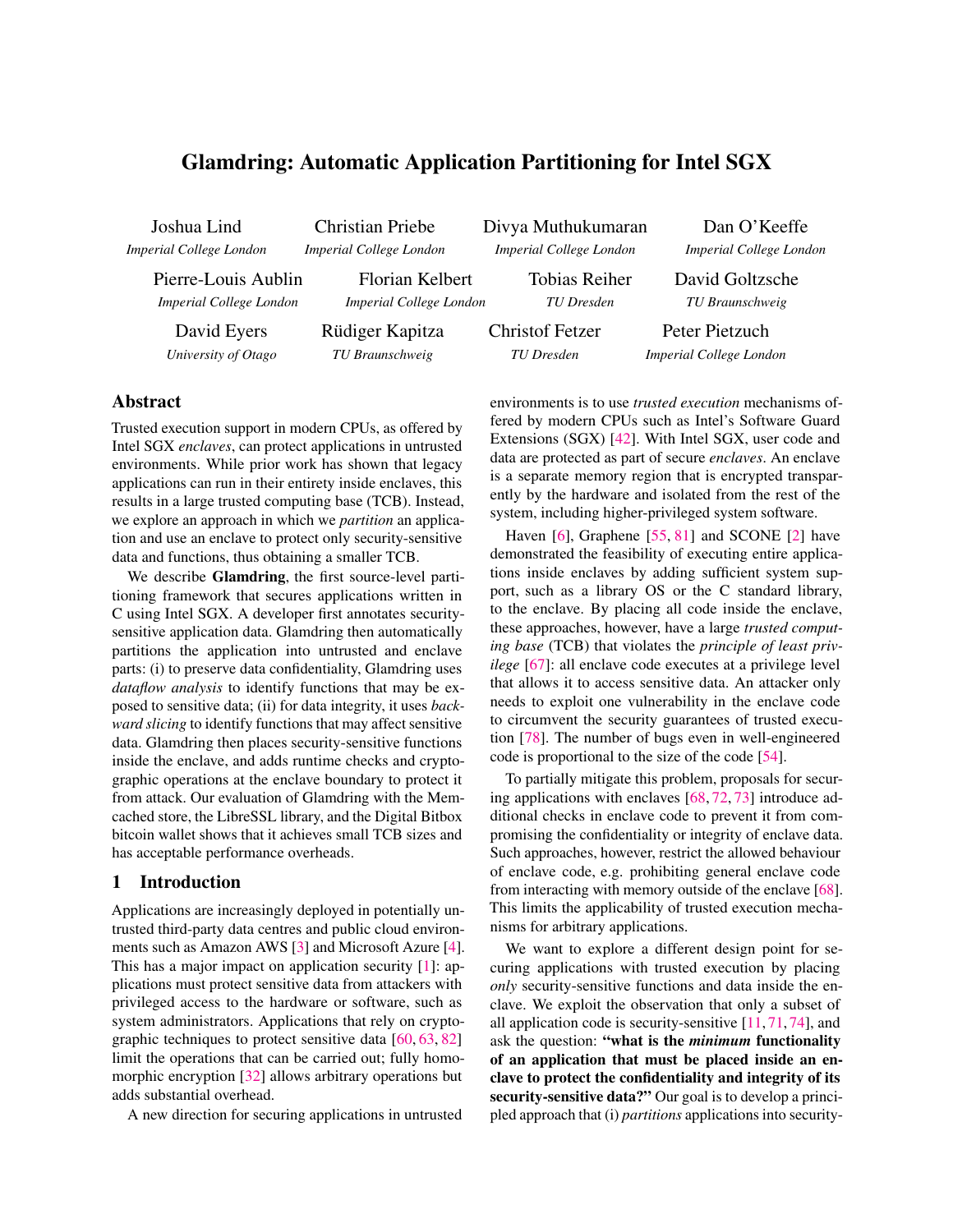sensitive enclave and security-insensitive non-enclave parts; (ii) gives *guarantees* that the security-sensitive enclave code cannot violate the confidentiality or integrity of sensitive enclave data, even under attack; and (iii) has an acceptable *performance* overhead despite the limitations of current SGX implementations [\[16\]](#page-11-7).

In our approach, we use *static program analysis* to identify a security-sensitive subset of the application code. Being conservative, it allows us to robustly identify the subset of functions that may be exposed to or modify sensitive data. This analysis is independent of application input, which may be controlled by an attacker, and thus is resilient against attacks on the enclave interface, as long as the assumptions made by the static analysis are enforced at runtime.

We describe **Glamdring**, a new framework for securing C applications using Intel SGX. Glamdring partitions applications at the source code level, minimising the amount of code placed inside an enclave. To partition an application, a developer first annotates input and output variables in the source code that contain sensitive data and whose confidentiality and integrity should be protected. Glamdring then performs the following steps:

(1) Static dataflow analysis. To prevent disclosure of sensitive data, functions that may potentially access sensitive data must be placed inside the enclave. Glamdring performs *static dataflow analysis* [\[65\]](#page-12-12) to detect all functions that access sensitive data or data derived from it. It tracks the propagation of sensitive data through the application, starting with the annotated inputs.

(2) Static backward slicing. To prevent an attacker from compromising the integrity of sensitive output data, functions that update sensitive data must be placed inside the enclave. Here Glamdring uses *static backward slicing* [\[84\]](#page-13-2), starting from the set of annotated output variables, to identify functions that can affect the integrity of this data. It creates a backward slice with all source code that the sensitive output variables depend on.

(3) Application partitioning. Glamdring now partitions the application by placing all of the security-sensitive functions identified above inside the enclave. This creates an *enclave boundary interface* that constitutes all parameters passed to enclave functions and accesses to untrusted global variables. Any sensitive data that crosses the enclave interface is transparently encrypted and signed by the enclave code or trusted remote client, respectively. For performance reasons, some security-insensitive functions may be moved inside the enclave.

(4) Source code generation. Finally, Glamdring transforms the application using a source-to-source compiler based on the LLVM/Clang compiler toolchain [\[14,](#page-11-8) [49\]](#page-12-13). It (i) generates appropriate entry/exit points at the enclave boundary with the required cryptographic operations; (ii) ensures that memory allocations for data structures are performed inside or outside of the enclave depending on the nature of the data; and (iii) adds runtime checks at the enclave boundary to ensure that the invariants required for the soundness of the static analysis hold. The output of this phase is an untrusted binary and a trusted shared library that executes inside the enclave.

We evaluate the security and performance properties of Glamdring by applying it to three applications: the Memcached key/value store [\[24\]](#page-11-9), the LibreSSL library [\[7\]](#page-11-10), and the Digital Bitbox bitcoin wallet [\[70\]](#page-12-14). Our experiments show that Glamdring creates partitioned versions of these applications with TCBs that contain 22%–40% of the lines of code of the applications. Despite their strong security guarantees, the partitioned applications execute with between 0.3×–0.8× of the performance of the original versions.

#### 2 Background

Protecting application data is crucial. Past incidents have shown that data breaches [\[41\]](#page-12-15) and integrity violations [\[75\]](#page-12-16) can have a major impact on users [\[30\]](#page-11-11) and the reputation of application providers [\[59\]](#page-12-17).

Today applications are deployed frequently in untrusted environments such as public clouds, controlled by third-party providers. In addition to the application being vulnerable, the underlying infrastructure (i.e. the operating system (OS) and hypervisor) may be untrusted by the application owner, and software-based solutions implemented as part of the OS [\[17](#page-11-12)[,46\]](#page-12-18) or hypervisor [\[13,](#page-11-13)[20,](#page-11-14)[39\]](#page-11-15) cannot protect application data.

New hardware security features, such as Intel SGX, offer a solution through a *trusted execution* model. It supports memory and execution isolation of application code and data from the rest of the environment, including higher-privileged system software. In this work, we address the problem of how developers can protect only the security-sensitive code and data of an application using trusted execution.

#### 2.1 Threat model

We consider code to be security-sensitive if it accesses sensitive data directly or can impact the confidentiality or integrity of data indirectly. For example, in the Memcached [\[24\]](#page-11-9) store, assuming that key/value pairs are sensitive, functions that store key/value pairs are securitysensitive, while ones for network handling are not.

The adversary's goal is to either disclose confidential data or damage its integrity. We consider a powerful and active adversary, such as a malicious system administrator, who has control over the hardware and software of the machine executing the application. The adversary may therefore (i) access or modify any data in memory or disk; (ii) view or modify the application code; and (iii) modify the OS or other system software.

We do not consider denial-of-service (DoS) attacks—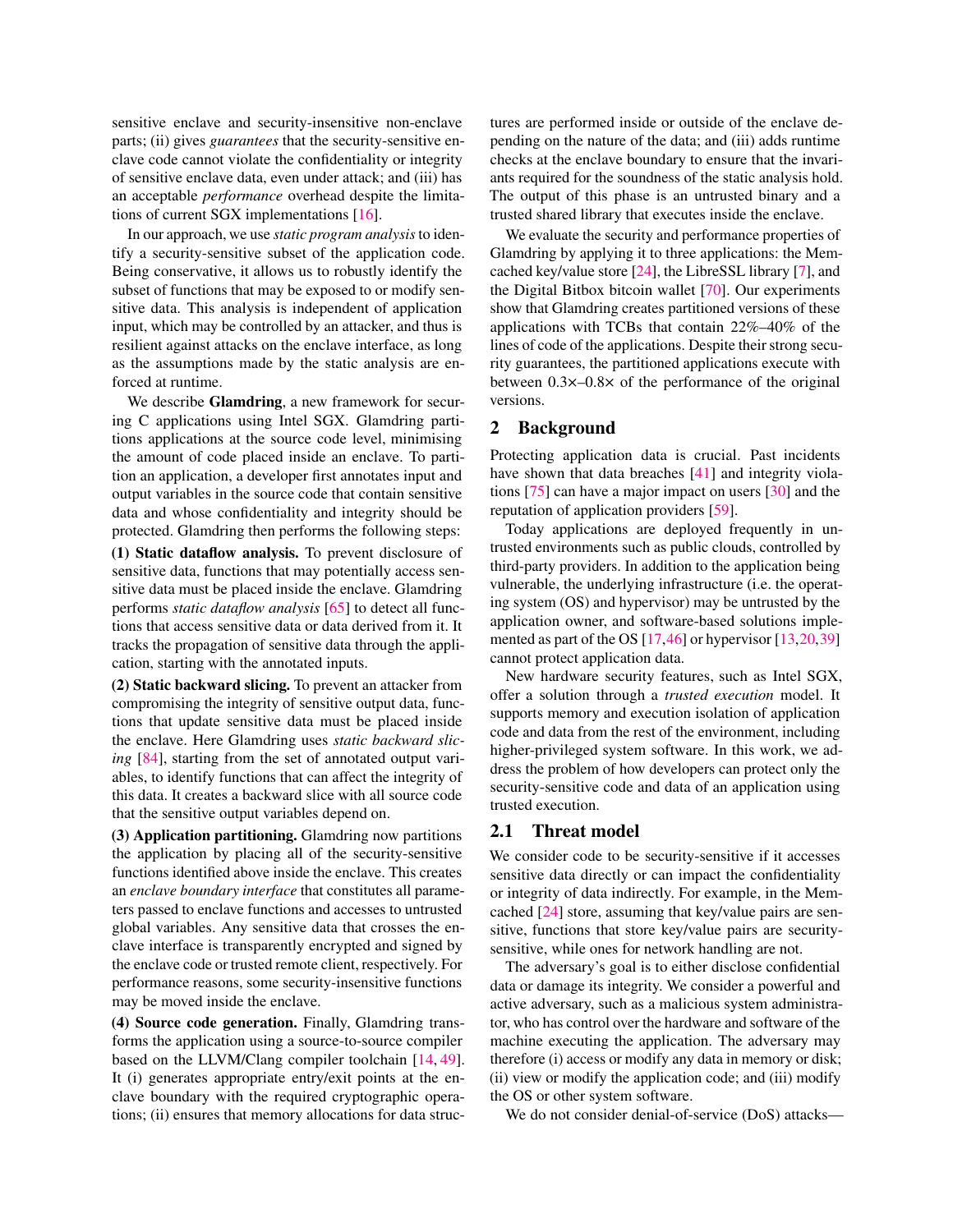an adversary with full control over the machine can decide to not run the application. Such attacks can be detected and potentially mitigated using replication [\[21\]](#page-11-16). Similar to other work, we also ignore side-channel attacks that exploit timing effects  $[83]$  or page faults  $[86]$ , but there exist dedicated mitigation strategies [\[10,](#page-11-17) [19\]](#page-11-18).

# 2.2 Trusted execution with Intel SGX

Intel's *Software Guard Extensions* (SGX) [\[42\]](#page-12-2) allow applications to protect the confidentiality and integrity of code and data, even when an attacker has control over all software (OS, hypervisor and BIOS) and physical access to the machine, including the memory and system bus.

SGX provides applications with a trusted execution mechanism in the form of secure *enclaves*. Enclave code and data reside in a region of protected memory called the *enclave page cache* (EPC). Only application code executing inside the enclave is permitted to access the EPC. Enclave code can access the memory outside the enclave. An on-chip *memory encryption engine* encrypts and decrypts cache lines in the EPC that are written to and fetched from memory. As enclave code is always executed in user mode, any interaction with the OS through system calls, e.g. for network or disk I/O, must execute outside of the enclave.

Using Intel's SGX SDK [\[43\]](#page-12-19), developers can create *enclave libraries* that are loaded into an enclave and executed by a CPU with SGX support. A developer defines the interface between the enclave code and other, untrusted application code: (i) a call into the enclave is referred to as an *enclave entry call* (*ecall*). For each defined *ecall*, the SDK adds instructions to marshal parameters outside, unmarshal the parameters inside the enclave and execute the function; and (ii) *outside calls* (*ocalls*) allow enclave functions to call untrusted functions outside. Added SDK code leaves the enclave, unmarshals the parameters, calls the function, and re-enters the enclave.

Any *ecalls* and *ocalls* introduce a performance overhead because the hardware must perform certain actions to maintain the security guarantees of SGX. Enclave code must also verify the integrity of accessed data, such as parameters of *ecalls*, return values of *ocalls*, and data read from untrusted memory.

#### <span id="page-2-1"></span>2.3 Security with trusted execution

Next we explore the design space for securing application data using trusted execution and discuss the trade-offs with respect to (i) the size of the TCB; (ii) the complexity of the enclave interface; (iii) the development effort; and (iv) the generality of the approach.

With Intel SGX, the TCB consists of the enclave code and the trusted hardware. Following the principle of least privilege [\[67\]](#page-12-4), only the parts of an application that require access to sensitive data should be executed within an enclave. As studies have shown [\[54,](#page-12-6)[69\]](#page-12-20), the number of

<span id="page-2-0"></span>

enclave interface enclave interface specific interface

**Figure 1: Design alternatives for the use of enclaves**

software bugs, and thus potential security vulnerabilities, increases proportionally with the code size. This makes it important to minimise the size of the TCB.

The complexity of the enclave interface, however, impacts the security of enclave code and data. For example, security-sensitive application code inside the enclave must still interact with the untrusted environment to perform I/O. Return values from system calls must be checked to protect against *Iago attacks* [\[12\]](#page-11-19), in which an attacker compromises the OS kernel to force enclave code to disclose or modify sensitive enclave data. Creating a principled enclave interface makes it easier to reason about the infeasibility of particular attacks.

Important factors that determine the adoption of a given approach for securing applications with secure enclaves are the development effort and whether it is generally applicable to any application. Fig. [1](#page-2-0) shows three design alternatives for protecting applications using secure enclaves:

Complete enclave interface. As shown in Fig. [1a,](#page-2-0) the approach adopted by systems such as Haven [\[6\]](#page-11-4), SCONE [\[2\]](#page-11-5) and Graphene [\[55,](#page-12-3)[81\]](#page-13-1) provides isolation at a coarse granularity by executing a *complete* application inside an enclave. Haven runs unmodified Windows applications using the Drawbridge library OS [\[61\]](#page-12-21); Graphene uses a library OS in the enclave to run Linux applications; and SCONE places a modified version of the standard C library in the enclave for supporting recompiled Linux applications. Both security-sensitive and insensitive application code and data reside within the enclave, increasing the TCB size.

The enclave interface supports a complete set of system/hyper calls, which cannot be handled inside the enclave. The interface is application-independent, but its complexity (in terms of number of distinct calls and their input parameters) depends on the adopted system abstraction. The required system support within the enclave further adds to the TCB size.

While this approach incurs low development effort,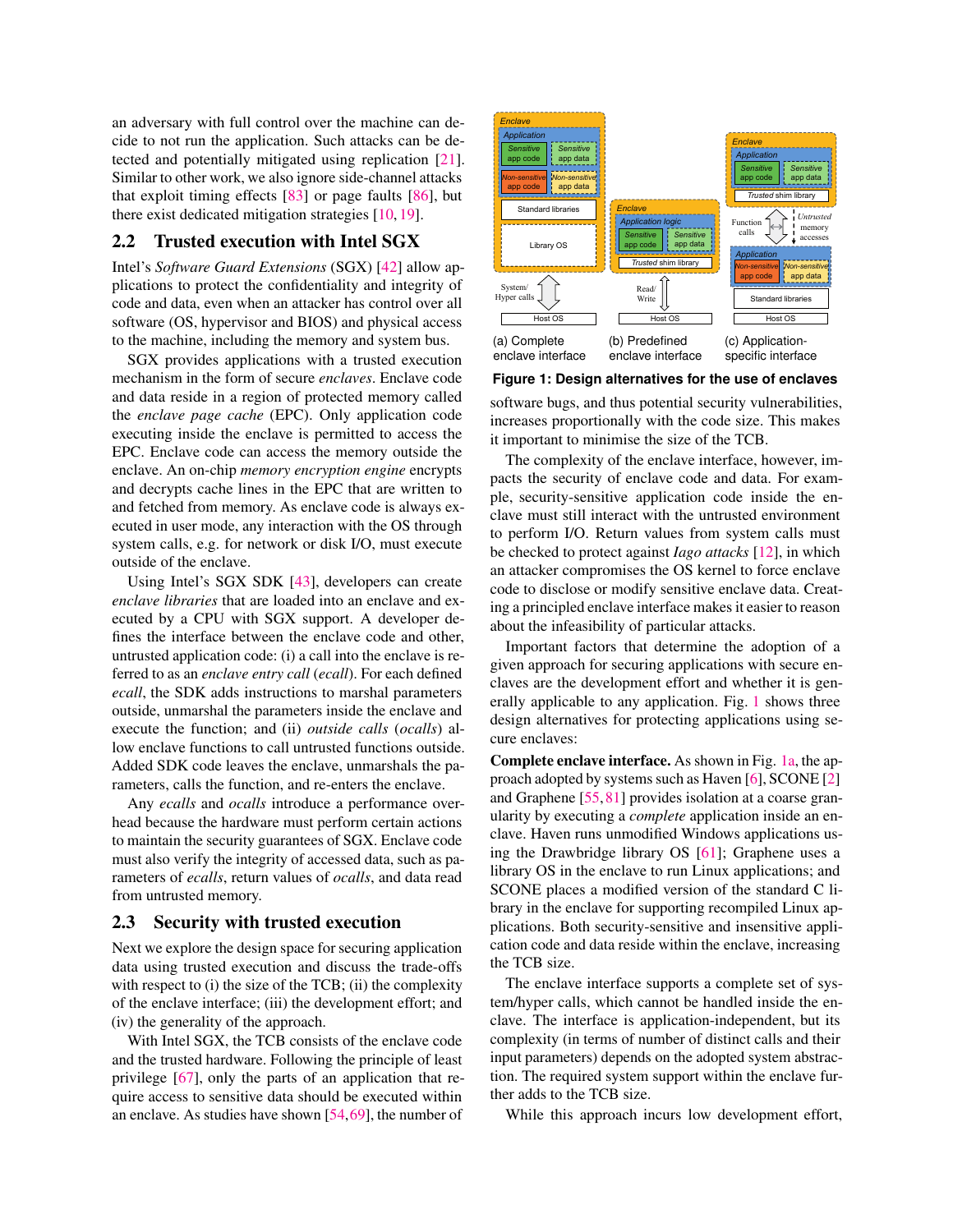<span id="page-3-0"></span>

**Figure 2: Overview of the Glamdring framework**

as it can execute mostly unmodified applications, and is generic across applications, it cannot mask fundamental limitations of SGX when trying to provide a complete enclave interface. For example, SCONE cannot support applications that use the fork() system call.

Predefined enclave interface. Fig. [1b](#page-2-0) shows an approach in which applications must adhere to a *predefined* restricted enclave interface [\[68,](#page-12-7) [72,](#page-12-8) [73\]](#page-12-9). For example, VC3 [\[68\]](#page-12-7) protects map/reduce jobs using enclaves and forces map/reduce tasks to interact with the untrusted environment only through a particular interface. The enclave contains a small trusted shim library, resulting in a smaller TCB compared to the previous approach.

This approach results in a minimal enclave interface— VC3's interface consists of only two calls, one to read encrypted key/value pairs and another to write them as the job output. This limited interaction of the enclave with the outside simplifies protection: it is possible to add dynamic checks that enforce security invariants [\[72\]](#page-12-8), e.g. preventing enclave code from accessing untrusted memory except through the enclave interface.

The security benefits of this approach are offset by its limited applicability. Given the predefined enclave interface, the approach can only be used with applications that interact with the untrusted environment in specific ways, such as map/reduce tasks.

Application-specific enclave interface. We explore another design point. We exploit the fact that, for many applications, only a subset of code handles sensitive data, while other code is not security-sensitive and does not need protection [\[9,](#page-11-20) [71,](#page-12-10) [74\]](#page-12-11). As shown in Fig. [1c,](#page-2-0) this makes it possible to *partition* the application to reduce the TCB size, leaving code and data that is not securitysensitive outside the enclave.

Past work has shown that partitioning can be done by hand so that complex applications can exploit enclaves [\[9,](#page-11-20) [58\]](#page-12-22). Instead, we want to explore the hypothesis that it is feasible to use *principled* techniques, such as program analysis, to partition applications for secure enclaves, and provide *security guarantees* about the enclave code and its interface to the untrusted environment.

With this approach, the enclave interface now becomes *application-specific*: a set of *ecalls* and *ocalls* is required between trusted and untrusted application code. In contrast to a complete enclave interface, fewer system calls need *ocalls* because application code that is placed outside the enclave can issue system calls directly.

Since application data now also exists outside the enclave, enclave code must be allowed to access untrusted memory. This means that it is no longer possible to prohibit all memory accesses, as with the predefined enclave interface [\[72\]](#page-12-8). Instead, it is important to give security guarantees that, despite the richer application-specific enclave interface, the untrusted environment cannot disclose sensitive enclave data or compromise its integrity.

# 3 Glamdring Design

We present *Glamdring*, a framework for protecting existing C applications by executing security-sensitive code in an Intel SGX enclave. Glamdring targets the following requirements: it must protect the *confidentiality* of sensitive *input data* and the *integrity* of sensitive *output data (R1)*; apply the principle of least privilege, minimising the code that can access sensitive data *(R2)*; automate changes to the application code *(R3)*; and impose an acceptable performance overhead *(R4)*. To achieve these requirements, Glamdring operates in four phases (see Fig. [2\)](#page-3-0):

(1) Code annotation: Glamdring must know which application data is sensitive (R1). The developer provides information about the *sources* (inputs) and *sinks* (outputs) of security-sensitive data by annotating variables whose values must be protected in terms of confidentiality and integrity ([§3.1\)](#page-4-0).

(2) Code analysis: Based on the annotated source code, Glamdring identifies a subset of code that is securitysensitive (R2). It uses automatic static program analysis (R3) to find control and data dependencies on securitysensitive data. Glamdring thus obtains the minimal set of statements that either handle confidential data or affects its integrity (R1/R2) ([§3.2\)](#page-4-1).

(3) Code partitioning: Next Glamdring creates a *partition specification* (PS) that defines which parts of the code must be protected by the enclave. The PS enumerates the functions, memory allocations and global variables that are security-sensitive based on the program analysis. This defines the *enclave boundary interface* of the partitioned application, which includes *ecalls*, *ocalls*, and direct accesses to untrusted memory ([§3.3\)](#page-4-2).

(4) Code generation: Finally, Glamdring uses a sourceto-source compiler that, based on the PS, partitions the code into a secure enclave library and untrusted code. The enclave boundary interface is hardened with runtime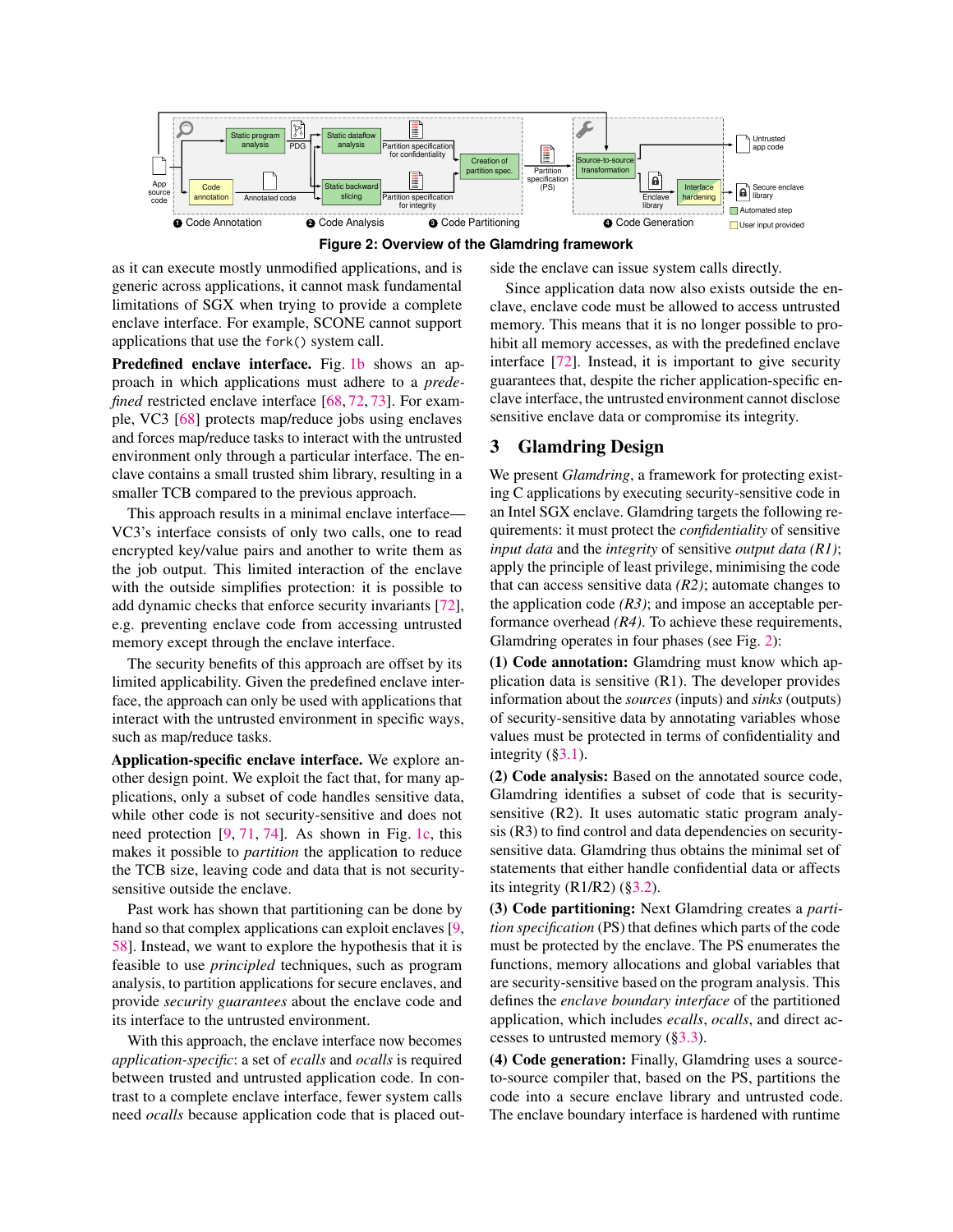checks that enforce invariants on the program state ([§4\)](#page-5-0).

#### <span id="page-4-0"></span>3.1 Code annotation phase

The security-sensitive data that must be protected is application-dependent. To identify it, a developer must therefore annotate the source code. Glamdring relies on the fact that security-sensitive data is protected when it is exchanged between a trusted client and the application. For example, if data is received via the network, Glamdring requires the client to encrypt and sign the data. Both the client and the enclave code use symmetric AES-GCM encryption [\[22\]](#page-11-21); the key is established upon enclave creation.

When encrypted security-sensitive data reaches the application through a *source*, such as an I/O channel, or leaves the application through a *sink*, a developer must annotate the corresponding variable using a compiler pragma. The annotation sensitive-source identifies a variable at a given source code location where securitysensitive data enters the application; analogously, the annotation sensitive-sink indicates a variable at which security-sensitive data leaves the application.

For example, for Memcached we assume that the security-sensitive data is the type of command submitted by the client (get/set) and its associated key/value data. This data is encrypted and signed by the trusted client when sent to the application. Using Glamdring, Memcached then requires two annotations:

```
1 #pragma glamdring sensitive-source(command)
  static void process_command(conn *c, char *command) {
     3 token_t tokens[MAX_TOK];
     size t ntokens:
 5 \cdot \cdot \cdotntokens = tokenize_command(command,tokens,MAX_TOK);
 7 ...
8 process_update_command(c,tokens,ntokens,comm,false);
 9 ...
10 }
\frac{11}{12}12 #pragma glamdring sensitive-sink(buf)
  static int add_iov(conn *c, void *buf, int len) {
14 ...
15 m = &c->msglist[c->msgused - 1];
\frac{16}{16} m->msg_iov[m->msg_iovlen].iov_base = (void *)buf;
17
18 }
```
An obvious location for the sensitive-source annotation might be the socket read() call from which a client request is received. However, this would be unnecessarily conservative because it would denote all network data as security-sensitive (and thus encrypted). Instead, the annotation in line 1 marks the content of the parameter command, which holds the request command and data, as security-sensitive. The sensitive-sink annotation in line 12 specifies that the output buffer for the client response also contains security-sensitive data.

#### <span id="page-4-1"></span>3.2 Code analysis phase

Next the code analysis phase identifies all *securitysensitive* statements in the program that have dependencies on the set of all annotated statements *SA*. This combines (a) for *confidentiality*, the set of all statements that are influenced by the ones in *SA*; and (b) for *integrity*, the set of all statements that influence the ones in *SA*.

Glamdring uses static program analysis to identify all security-sensitive statements. Static analysis is workloadindependent and hence makes conservative decisions about dependencies. To ensure that an attacker cannot violate the invariants that static analysis infers from the untrusted code, Glamdring adds runtime checks during code generation (see [§4\)](#page-5-0).

Glamdring's analysis uses a *program dependence graph* (PDG) [\[23\]](#page-11-22), referred to as *P*, in which vertices represent statements, and edges are both data and control dependencies between statements. PDGs are effective representations for program slicing [\[40,](#page-11-23) [56\]](#page-12-23). Using *P*, Glamdring finds the set of all security-sensitive statements as follows:

(1) Static dataflow analysis for confidentiality. Given *S<sup>A</sup>* and *P*, Glamdring uses graph-reachability to find a subgraph  $P_c$  of  $P$  that contains all statements with a transitive control/data dependence on statements in *S<sup>A</sup>* (i.e. vertices reachable from statements in *S<sup>A</sup>* via edges in *P*).

For statements in *S<sup>A</sup>* that are annotated as a sensitive-sink, Glamdring encrypts/signs the data before the statement inside the enclave, making it unnecessary to perform dataflow analysis from these statements.

(2) Static backward slicing for integrity. Given *S<sup>A</sup>* and *P*, Glamdring uses static backward slicing to find a subgraph  $P_i$  with all statements in  $P$  on which statements in *S<sup>A</sup>* have a control/data dependence (i.e. all vertices from which statements in *S<sup>A</sup>* are reachable via *P*).

For these statements in *S<sup>A</sup>* that are annotated as sensitive-source, Glamdring employs client-side encryption of the data, making it unnecessary to perform backwards slicing from these statements.

Finally, the set of all security-sensitive statements  $S<sub>s</sub>$  is obtained by combining *P<sup>c</sup>* and *P<sup>i</sup>* .

# <span id="page-4-2"></span>3.3 Code partitioning phase

Although *S<sup>s</sup>* enumerates security-sensitive statements, Glamdring partitions the application at the granularity of functions rather than statements. This makes the enclave boundary coincide with the application's function interface, easing automatic code generation ([§4\)](#page-5-0) and minimising the required code changes (R3).

Glamdring produces a *partition specification* (PS) from  $S<sub>s</sub>$  with the set of security-sensitive functions, memory allocations and global variables to protect:

(i) *functions*: the PS includes all functions whose definitions contain *at least* one statement in *S<sup>s</sup>* ;

(ii) *memory allocations*: the PS must identify allocated memory for security-sensitive data. Statements in *S<sup>s</sup>* with calls to malloc (or similar) are enumerated in the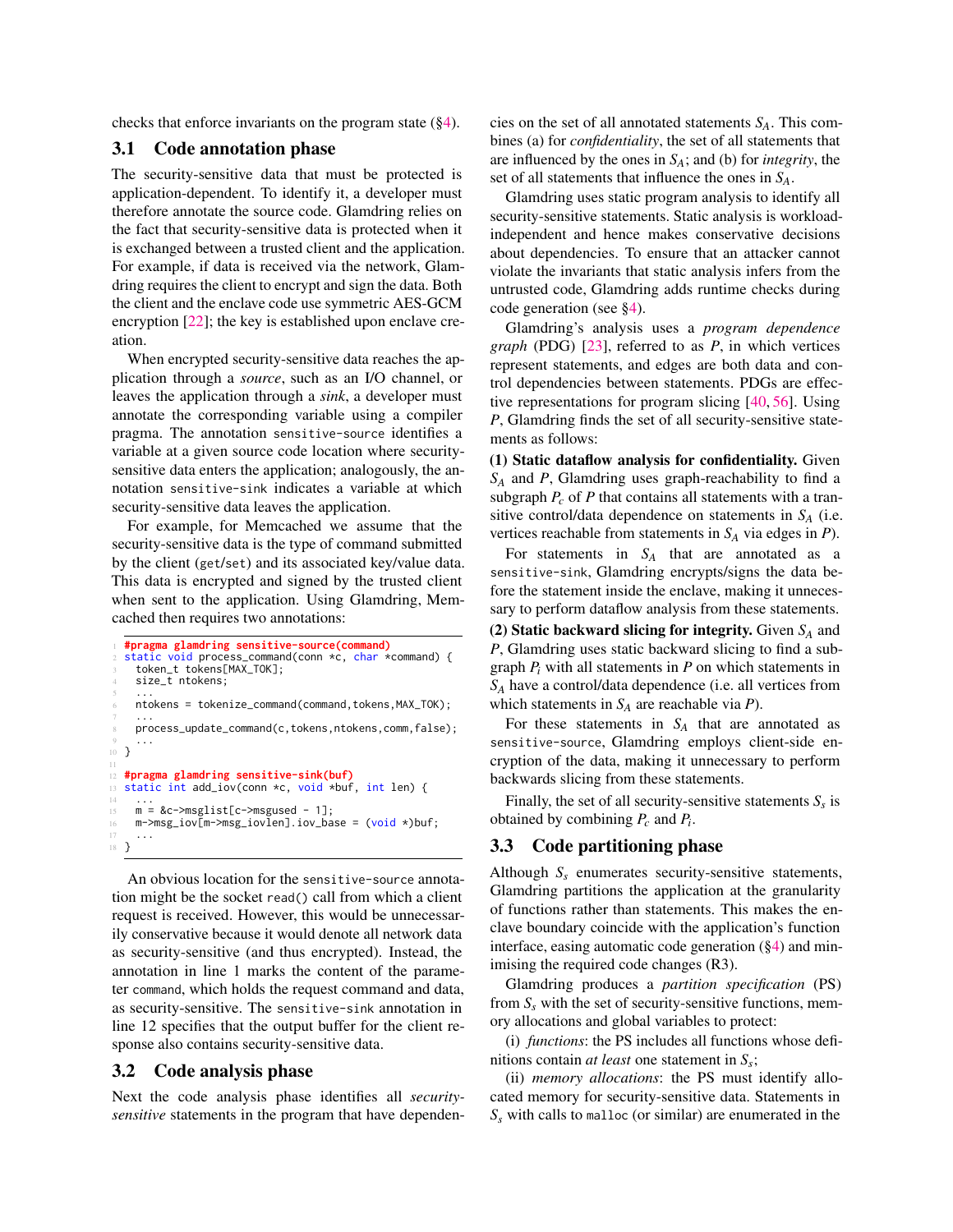PS, and these allocations are placed inside the enclave;

<span id="page-5-3"></span>(iii) *global variables*: the PS lists all global variables accessed in statements in *S<sup>s</sup>* , and these are allocated inside the enclave. Special accessor *ecalls* (with checks) are provided to the untrusted code to access these globals if needed. The PS specifies if the global was part of *P<sup>c</sup>* or *P<sup>i</sup>* or both, which determines what type of access (read, write or none) the outside code has.

Enclave boundary relocation (EBR). Glamdring's code analysis phase produces a lower bound on the code that must be inside the enclave to guarantee security. In practice, however, a partitioning may prove costly in terms of performance if program execution must frequently cross the enclave boundary interface. Glamdring improves performance by moving additional functions into the enclave in order to reduce the number of enclave crossings. Using a representative workload and the output of the gcov runtime profiling tool [\[28\]](#page-11-24), Glamdring assigns a cost to each enclave boundary function according to the number of invocations. Up to a configurable threshold, Glamdring adds functions to the enclave. Adding extra functions to the enclave cannot violate the security guarantees of Glamdring, but it does increase the TCB size.

### 3.4 Discussion

The security guarantees of Glamdring rely on (a) the soundness of the static analysis; (b) the modeling of external library calls whose source code is unavailable; and (c) the correctness of annotations.

Static analysis. To be tractable, static analysis infers invariants on program state based on the source code. These invariants must also hold at runtime, even when the untrusted code is under control of an attacker. As we de-scribe in [§4.2,](#page-6-0) Glamdring ensures this by adding runtime invariant checks to the enclave boundary.

Static pointer analysis is undecidable for C programs [\[64\]](#page-12-24) and thus fundamentally imprecise [\[33,](#page-11-25) [38\]](#page-11-26). The existence of false positives, however, does not compromise soundness: the partitioning phase may assign more functions to the enclave than necessary, but never excludes security-sensitive functions from the enclave.

Modelling external library calls. Static analyses must model the behaviour of all invoked functions, including those in external libraries with unavailable definitions. A conservative model makes all output parameters dependent on all input parameters and hence upholds the security guarantees; more precise models can consider actual function behaviour to specify dependencies [\[5,](#page-11-27) [36\]](#page-11-28).

Annotations. Most static analysis tools for security rely on developer annotations of sources/sinks of securitysensitive data [\[35,](#page-11-29) [76\]](#page-12-25). While these are applicationspecific, in many cases they are easy to identify, e.g. when they are well-known library functions for I/O channels.

#### <span id="page-5-0"></span>4 Code Generation and Hardening

The code generation phase produces a source-level partitioning of the application based on the partition specification (PS) ([§4.1\)](#page-5-1). In addition, it *hardens* the enclave boundary against malicious input, ensuring that the enclave upholds the confidentiality and integrity guarantees for sensitive data  $(\S 4.2)$ . The result is a set of enclave and outside source files, along with an enclave specification, which can be compiled using the Intel SGX SDK.

### <span id="page-5-1"></span>4.1 Code transformation

The code transformation must (a) handle calls into and out of the enclave; and (b) change the allocation, scope and lifetime of variables and functions in the generated enclave and non-enclave versions of the code.

Glamdring provides a *code generator* that relies on the LLVM/Clang compiler toolchain [\[14,](#page-11-8) [49\]](#page-12-13) to rewrite the preprocessed C source code. It uses the Clang libraries to parse source code into an abstract syntax tree (AST), and traverses the AST to analyse and modify the source code. In addition to the enclave and outside source files, it produces an interface specification in the *enclave definition language* (EDL) required by the Intel SDK [\[43\]](#page-12-19). The code generation proceeds in three steps:

(i) Moving function definitions into the enclave. For each source file, the code generator creates an enclave and an outside version, which contain a copy of the original preprocessed input file. From the enclave version, it removes all functions not listed in the PS; from the outside version, it removes all listed enclave functions.

(ii) Generating *ecalls* and *ocalls*. Based on the set of enclave functions, the code generator identifies the *ecalls* and *ocalls* that are part of the enclave boundary interface. It traverses the direct call expressions in each function: (a) if the caller is an untrusted function and the callee is an enclave function, the callee is made an *ecall*; (b) if the caller is an enclave function and the callee is an untrusted function, the callee is made an *ocall*. [1](#page-5-2)

*Adding stubs for encryption/decryption.* As mentioned in [§3.1,](#page-4-0) the security-sensitive data received from (and returned to) clients is encrypted (and integrity-protected) using a shared AES-GCM key. The code generator adds code to (a) decrypt security-sensitive data entering the enclave at locations annotated as sensitive-source, and (b) encrypt the security-sensitive data leaving the enclave at locations annotated as sensitive-sink. The application client must be modified to handle the corresponding encryption/decryption operations.

*Handling C library functions.* Calls to C library functions are handled separately. A subset is supported by the Intel SDK inside the enclave and is handled in a polymor-

<span id="page-5-2"></span><sup>&</sup>lt;sup>1</sup>Pointers passed outside the enclave are only deep-copied if data in enclave-allocated memory needs to be declassified—the programmer needs to implement this manually.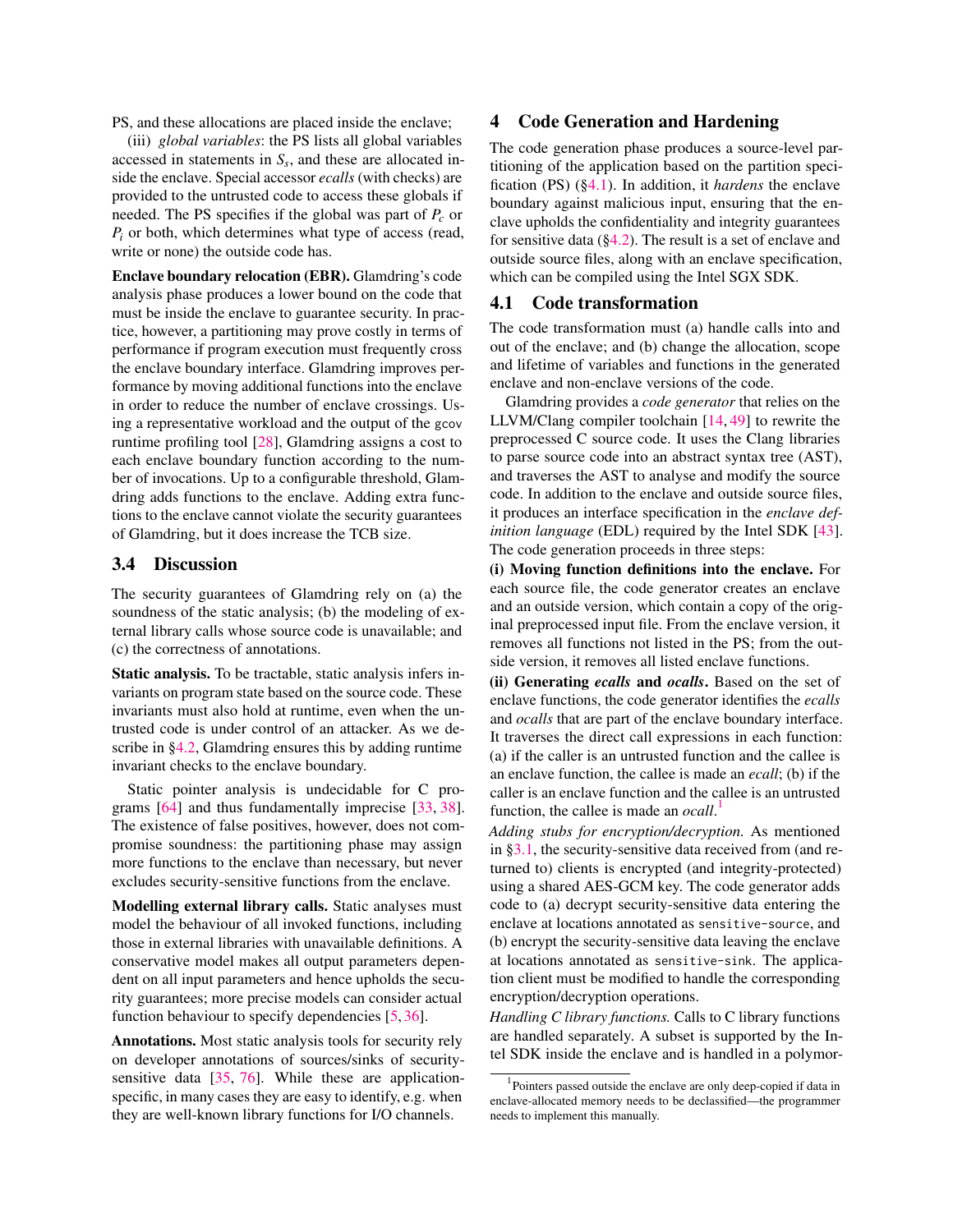phic manner: the enclave and untrusted code call their respective versions.<sup>[2](#page-6-1)</sup> For unsupported library functions, e.g. those making system calls, the code generator creates *ocalls* to the corresponding library function linked to the outside code. These *ocalls* violate the enclave boundary identified through static analysis and hence will be hardened with runtime checks (see [§4.2\)](#page-6-0).

*Handling function pointers as interface arguments*. Function pointer arguments to *ecalls* and *ocalls* are special cases because the target function may not exist at the point of invocation of the function pointer. For example, if an *ecall* passes a function pointer targeting a function on the outside, the program will fail when the enclave attempts to call that function pointer directly. Glamdring employs a static function pinter analysis [\[89\]](#page-13-5) to identify the possible target functions of function pointer arguments passed to *ecalls* and *ocalls*. The code generator then creates *ecalls* or *ocalls* for the target functions and uses a trampoline to jump to the correct one, as shown in the jump\_to\_func function:

```
/* Initialised to func_A and func_B outside */
int (*addrof_func_A)(int); int (*addrof_func_B)(int);
int jump_to_func(int (*fptr)(int), int x) {
 if (fptr==addrof_func_A) return ocall_func_A(x);
 else if (fptr==addrof_func_B) return ocall_func_B(x);
}
int ecall_enclave_func(int (*fptr)(int),int y) {
 return jump_to_func(fptr, y);
}
```
(iii) Handling memory allocation. The code generator also uses the PS to decide which memory allocations must be placed inside the enclave. For the memory allocations listed in the PS, nothing needs to be done because a malloc call inside the enclave allocates memory inside; for other memory allocations, a function must allocate memory outside, and the malloc is replaced by an *ocall* to the outside. This arises when placing non-sensitive code into the enclave when (i) partitioning at the function instead of statement level; and (ii) moving functions into the enclave using EBR (see [§3.3\)](#page-5-3).

#### <span id="page-6-0"></span>4.2 Code hardening

Next we analyse the attack surface of the enclave boundary interface and describe the protection techniques of the code generation phase against attacks (R1).

Interface attacks. The security of the enclave code depends on the inputs that it receives from the enclave interface. An attacker may manipulate the parameters to *ecalls*, the results of *ocalls*, and accesses to globals.

*Secure by construction:* The enclave code is, by construction, immune to input manipulation attacks. As long as

Glamdring's static analysis is sound, it transitively identifies all code that can affect the confidentiality and integrity of security-sensitive data annotated by the developer, placing it inside the enclave (see [§3.2\)](#page-4-1).

However, static analysis infers invariants about the possible values of program variables at different program points, permitting it to prune unfeasible program paths from analysis. The soundness of the static analysis therefore depends on these invariants holding at runtime. Any invariant that relates to untrusted code or data may be compromised by an attacker. The following code snippet gives an example of a debug option that is deactivated in the source code:

| /* Outside code*/<br>int dump_flag = $0$ ; // Can be modified by attacker. |
|----------------------------------------------------------------------------|
| $/*$ Enclave code $*/$                                                     |
| $int$ ecall_enclave_func( $int$ dump_flag) {                               |
| $char*$ dump_data = malloc();                                              |
| $if(dump_flag == 1)$                                                       |
| memcpy(dump_data, sensitive_data);                                         |
| else                                                                       |
| memcpy(dump_data, declassify(sensitive_data));                             |
| write_to_untrusted(dump_data);                                             |
|                                                                            |

Static analysis infers that the value of dump\_flag cannot be 1, making it impossible to take the branch that does not include the declassify() call. Since the value of dump flag does not affect the control flow leading to sensitive data release, Glamdring would allocate it outside the enclave. An attacker could set dump\_flag to any value at runtime, including 1, to cause data disclosure.

*Runtime invariant checks.* To prevent such attacks, Glamdring enforces the invariants assumed by the static analysis at runtime. It does this by extracting invariants from the analysis phase and adding them as runtime checks in the code generation phase. Glamdring applies checks on global variables and parameters passed into and out of *ecalls* and *ocalls*. In the above example, Glamdring adds a check assert(dump\_flag ==  $\theta$ ).

Checks are also applied to *pointers*. The static analysis infers the subset of malloc calls that may allocate memory pointed to by each pointer. Glamdring distinguishes between two cases: (a) the analysis infers that a pointer may only point to *untrusted* memory. A runtime check upholds this and any other invariants on pointer aliasing; or (b) the pointer may point to *enclave* memory. Here, Glamdring's invariant checks prevent pointer-swapping attacks (i.e. a trusted pointer being replaced by another trusted pointer): Glamdring instruments the malloc calls inferred for that pointer inside the enclave, storing the addresses and sizes of allocated memory. When a trusted pointer is passed to the enclave via an *ecall*, it is checked to ensure that it points to a memory region allocated by one of the statically inferred malloc calls for that pointer. This upholds the results of the static pointer analysis at runtime with enclave checks.

<span id="page-6-1"></span><sup>&</sup>lt;sup>2</sup> Linked calls to the few stateful C library functions (e.g.  $\text{strtok}$ ) typically do not span multiple functions, making it unlikely that such calls get partitioned into different regions.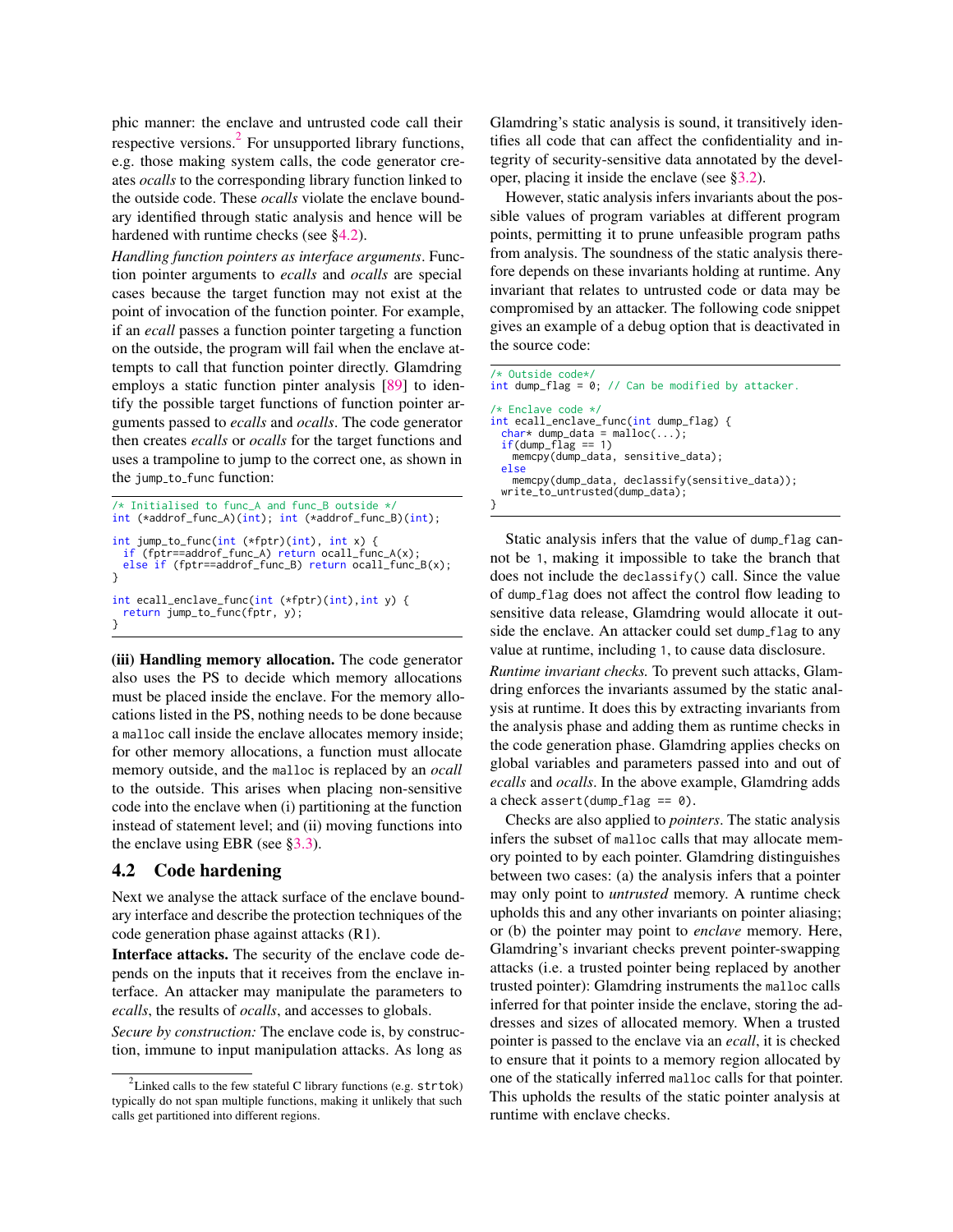For checks on *global variables* allocated outside, before each use, Glamdring copies the value inside and applies the check to the local copy.

Enclave call ordering attacks. By construction, Glamdring prevents an attacker from subverting the security guarantees by changing the *order* in which *ecalls* are invoked. The transitivity of static analysis ensures that all functions that have a data/control flow dependence relationship (in either direction) with security-sensitive data are placed inside the enclave. Therefore, any change in the ordering of *ecalls* cannot affect the security guarantees as long as the statically-inferred enclave boundary is enforced. The EBR operation does change this boundary, but only by placing extra functions inside, and therefore cannot violate the security guarantees.

Iago attacks. For applications that use C library functions unavailable in Intel SGX SDK, Glamdring adds *ocalls* (see [§4.1\)](#page-5-1). The arguments to such *ocalls* may expose security-sensitive data or their results may cause integrity violations, leading to Iago attacks [\[12\]](#page-11-19). For these functions, Glamdring enforces statically inferred invariants on the return values at runtime. Further protection could be done similar to I/O shields in SCONE [\[2\]](#page-11-5).

Replay attacks. An attacker may tamper with the program state assumed by the enclave by replaying previously issued *ecalls*. Glamdring guarantees the freshness of encrypted sensitive data that is passed to *ecalls*. The client affixes a *freshness* counter to security-sensitive data as part of its encryption (see  $\S 3.3$ ). The enclave stores the latest freshness counter for each data item, and validates freshness at *ecalls*. After an enclave restart, the freshness counters must be restored to their latest values [\[77\]](#page-12-26).

Enclave code vulnerabilities. Enclave code may contain vulnerabilities that can be exploited by an attacker. By reducing the amount of code executed in the enclave, Glamdring makes it more feasible to apply existing techniques to discover and rectify bugs such as bufferoverflows [\[37,](#page-11-30)[48\]](#page-12-27), data races [\[45\]](#page-12-28) and memory leaks [\[47\]](#page-12-29).

### 5 Evaluation

We evaluate Glamdring by applying it to the Memcached key/value store [\[24\]](#page-11-9), the LibreSSL library [\[7\]](#page-11-10) and the Digital Bitbox bitcoin wallet [\[70\]](#page-12-14). [§5.1](#page-7-0) describes the security objectives, the source code annotations and the resulting partitioning and its interface. The TCB (LOC) identified by Glamdring varies between 22% and 40%, and the size of the interface between 41–171 *ecalls* and 51–615 *ocalls* for the three applications. [§5.2](#page-9-0) presents performance results on SGX hardware: the partitioned applications execute with 0.3×–0.8× of the native performance.

Glamdring implementation. Glamdring uses the Frama-C Aluminium [\[25\]](#page-11-31) static analysis framework, with the "Impact Analysis" [\[26\]](#page-11-32) and "Slicing" [\[27\]](#page-11-33) plug-ins and CodeSurfer 3.0.0 [\[34\]](#page-11-34). The Glamdring code generator

uses LLVM/Clang 3.9 and has approx. 5,000 LOC.

Memcached [\[24\]](#page-11-9) is a distributed key/value store. It supports several operations: set(k,v), get(k), delete(k), and increment/decrement $(k, i)$ . We apply Glamdring to Memcached 1.4.25 that includes libevent 1.4.14 [\[62\]](#page-12-30), an asynchronous event library. Memcached has 31,100 LOC and 655 functions.

LibreSSL [\[7\]](#page-11-10) is a fork of the OpenSSL cryptographic library [\[18\]](#page-11-35), with the goal to provide a simpler and more secure implementation. We apply Glamdring to LibreSSL 2.4.2 to secure its functionality when serving as a certificate authority (CA). LibreSSL has 176,600 LOC and 5,508 functions, which are divided into three libraries, libcrypto, libssl and apps/openssl. We compile LibreSSL without inline assembly because our static analysis does not support it.

Digital Bitbox [\[70\]](#page-12-14) is a bitcoin wallet designed for highsecurity USB microcontrollers. It supports: (i) hierarchical deterministic key generation; (ii) transaction signing; and (iii) encrypted communication. We apply Glamdring to Digital Bitbox 2.0.0 with Secp256k1 1.0.0, a cryptographic library, and Yajl 2.1.0, a JSON library. Digital Bitbox has 23,300 LOC and 873 functions.

#### <span id="page-7-0"></span>5.1 Security evaluation

We evaluate the security of the partitioned application in terms of the *TCB size* and the exposed *enclave interface*.

### 5.1.1 Memcached

Security objectives. We want to protect the integrity and confidentiality of all key/value pairs in an untrusted Memcached deployment, preventing an attacker from reading or modifying the stored key/value data. For this, we use the source code annotations described in [§3.1.](#page-4-0)

Security-sensitive code. Tab. [1](#page-8-0) shows that Glamdring places 40% of LOC, 42% of functions and 68% of global variables of Memcached inside the enclave. EBR moves a single additional function into the enclave, reducing the *ocall* crossings by an order of magnitude for get and set operations. We conclude that a large portion of the Memcached codebase (without libevent) is security-sensitive, as 87% of its functions and 85% of its global variables are assigned to the enclave.

Partitioned architecture. Glamdring places the following Memcached functionality inside the enclave: (i) binary/ASCII protocol handling functions; (ii) slab and cache memory management functions that manipulate the data structures responsible for the internal storage of key/value pairs; and (iii) the hash functions over key/value pairs. The functionality placed outside includes: (i) thread initialization and registration functions; (ii) libevent functions for socket polling and network I/O; and (iii) signal handlers and string utility functions.

Enclave interface. The enclave interface (see Tab. [1\)](#page-8-0) has 41 *ecalls* and 146 *ocalls*. Out of these, 82 *ocalls* are to C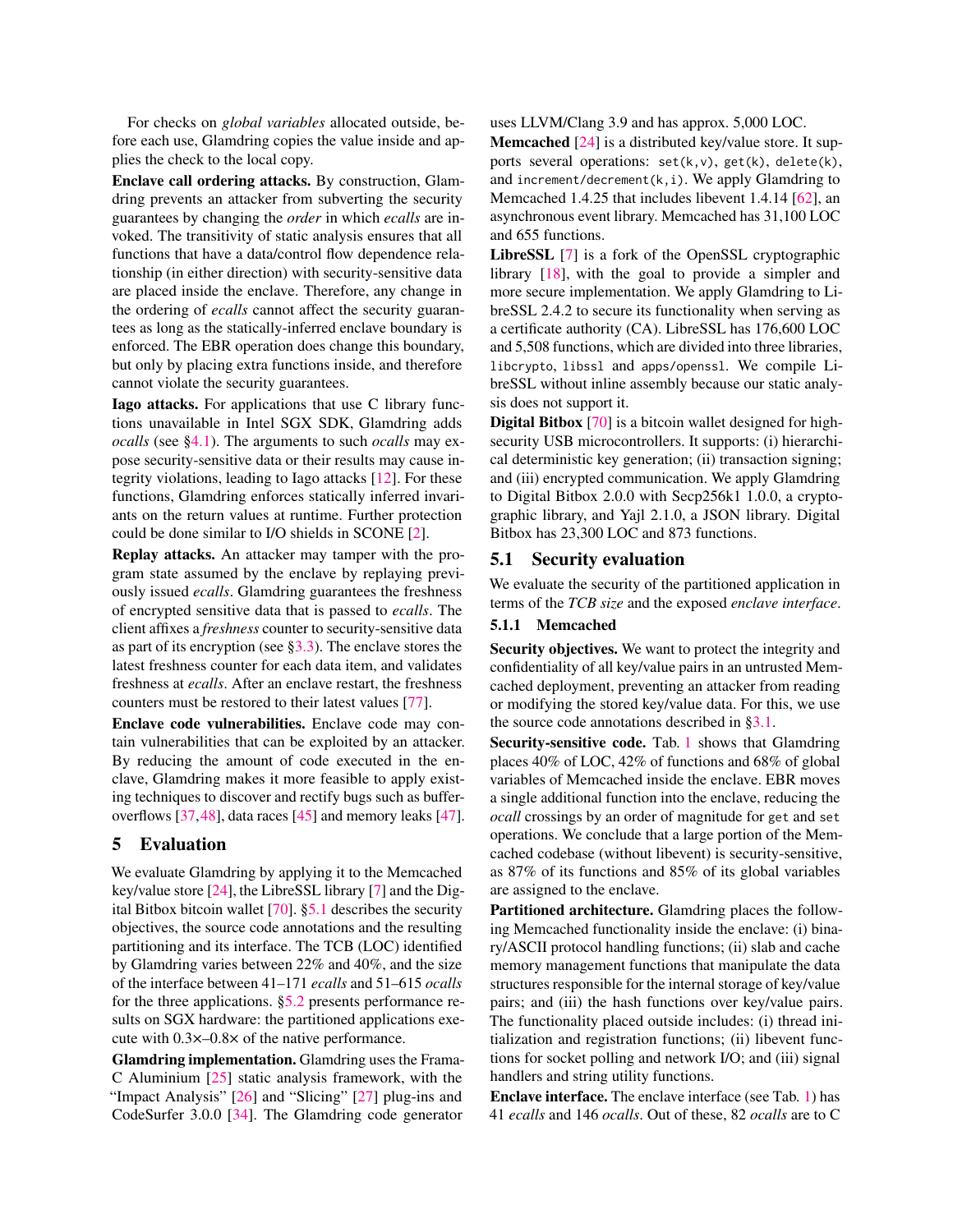<span id="page-8-0"></span>

| Application            | LOC     | Functions | Global<br>variables | Security-<br>sensitive LOC | Security-sensitive<br>functions | Security-sensitive Ecalls<br>global variables |     | Ocalls | C lib.<br>ocalls | App.<br>ocalls |       |       | Ecall crossings per<br>application request |      | Ocall crossings per<br>application request |                |
|------------------------|---------|-----------|---------------------|----------------------------|---------------------------------|-----------------------------------------------|-----|--------|------------------|----------------|-------|-------|--------------------------------------------|------|--------------------------------------------|----------------|
|                        |         |           |                     |                            |                                 |                                               |     |        |                  |                |       | get   | set                                        |      | get                                        | set            |
| Memcached              | 31.100  | 655       | 119                 | $12,474(40\%)$             | $273(42\%)$                     | 81(68%)                                       | 41  | 146    | 82               | 64             |       |       |                                            |      | $\overline{2}$                             | $\overline{2}$ |
| Memcached w/o EBR      | 31.100  | 655       | 119                 |                            | $272(42\%)$                     | 81(68%)                                       | 41  | 147    | 82               | 65             |       |       |                                            |      | 18                                         | 34             |
| Memcached v1.4.25      | 13,800  | 247       | 84                  |                            | 215(87%)                        | 72(85%)                                       |     |        |                  |                |       |       |                                            |      |                                            |                |
| libevent v1.4.14       | 17.300  | 408       | 35                  |                            | 57 (14%)                        | 9(26%)                                        |     |        |                  |                |       |       |                                            |      |                                            |                |
|                        |         |           |                     |                            |                                 |                                               |     |        |                  |                |       |       | sign                                       |      |                                            | sign           |
| <b>LibreSSL</b>        | 176,600 | 5,508     | 1,034               | 38,291 (22%)               | 918(17%)                        | $163(16\%)$                                   | 171 | 613    | 23               | 312            |       |       | 6,617                                      |      |                                            | 110            |
| LibreSSL w/o EBR       | 176,600 | 5.508     | 1.034               |                            | 916(17%)                        | $163(16\%)$                                   | 171 | 615    | 23               | 314            |       |       | 16,545                                     |      |                                            | 8,235          |
| liberypto v2.4.2       | 124,800 | 4.550     | 833                 |                            | $654(14\%)$                     | $91(11\%)$                                    |     |        |                  |                |       |       |                                            |      |                                            |                |
| libssl $v2.4.2$        | 24,300  | 628       | 42                  |                            | 83(13%)                         | 7(17%)                                        |     |        |                  |                |       |       |                                            |      |                                            |                |
| apps v2.4.2            | 27,500  | 330       | 159                 |                            | $179(54\%)$                     | $65(41\%)$                                    |     |        |                  |                |       |       |                                            |      |                                            |                |
|                        |         |           |                     |                            |                                 |                                               |     |        |                  |                | seed  | sign  | random                                     | seed |                                            | sign random    |
| <b>Digital Bitbox</b>  | 23,300  | 873       | 105                 | $8.743(38\%)$              | $365(42\%)$                     | 55 $(52\%)$                                   | 114 | 51     | 20               | 31             | 23    |       |                                            |      | $\Omega$                                   | $\Omega$       |
| Digital Bitbox w/o EBR | 23,300  | 873       | 105                 |                            | 361 $(42\%)$                    | 55 (52%)                                      | 118 | 55     | 20               | 35             | 3,252 | 6.937 | 672                                        | 59   | 12                                         | 11             |
| Digital Bitbox v2.0.0  | 7.900   | 382       | 81                  |                            | $195(51\%)$                     | 48 (60%)                                      |     |        |                  |                |       |       |                                            |      |                                            |                |
| Secp256k1 v1.0.0       | 12,900  | 112       | 9                   |                            | 52 $(46\%)$                     | $1(11\%)$                                     |     |        |                  |                |       |       |                                            |      |                                            |                |
| Yajl v2.1.0            | 2,500   | 379       | 15                  |                            | $114(30\%)$                     | $6(40\%)$                                     |     |        |                  |                |       |       |                                            |      |                                            |                |

**Table 1: TCB sizes, enclave interfaces and enclave crossings for Glamdring applications** (Application requests are: (i) get, set for Memcached; (ii) sign for LibreSSL; and (iii) seed, sign, random for Digital Bitbox.)

library functions unavailable inside the enclave; 64 *ocalls* are to application functions.

To protect the security-sensitive data between the Memcached client and the enclave interface, Glamdring encrypts the following parameters at the client for each request: (i) the operation to perform; (ii) the key; and (iii) the value. The keys, values and the request outcome are encrypted in the client response.

#### 5.1.2 LibreSSL

Security objectives. Our goal is to protect the confidentiality of the private key of the root certificate of the LibreSSL CA. We annotate the private key as follows:

int ca\_main(int argc, char\*\* argv) { ... **#pragma glamdring sensitive-source(pkey)** pkey = load\_key(bio, keyfile, keyform, 0, key, "..."); ... }

Security-sensitive code. Tab. [1](#page-8-0) shows that Glamdring places 22% of LOC, 17% of functions and 16% of global variables inside the enclave. EBR moves 2 functions into the enclave, thereby: (i) more than halving the number of *ecall* crossings; and (ii) reducing the number of *ocall* crossings by an order of magnitude for sign requests. The majority of functions and global variables assigned to the enclave originate from the libcrypto library, which contains most of the certificate signing logic.

Partitioned architecture. Glamdring places only a subset of LibreSSL into the enclave: (i) the entropy/random number generator; (ii) the RSA and Big Numbers module; and (iii) the X509 module, which stores the certificates. The functionality placed outside includes: (i) the TLS/SSL modules for secure communication; (ii) digest algorithms (MD5, SHA256); and (iii) cryptographic protocols unrelated to certificate signing (DSA, AES)

Enclave interface. LibreSSL exposes 171 *ecalls* and 613 *ocalls* (see Tab. [1\)](#page-8-0). Out of those, only 23 *ocalls* provide access to C library functions; 49% of *ocalls* provide access to global variables; and the remaining 278 *ocalls* are used to execute outside LibreSSL functions.

Glamdring places the private key of the root certificate and any variables that depend on it inside the enclave. The communication between the client requesting a certificate signature and the enclave involves: (i) reading the certificate to be signed; and (ii) outputting the signature. We assume that the root certificate and its private key are given to the enclave during initialisation [\[44\]](#page-12-31). Since the signed certificate is not confidential, no explicit declassification is needed before writing it to disk via an *ocall*.

### 5.1.3 Digital Bitbox

Security objectives. We want to secure Digital Bitbox in a remote deployment, such as an online bitcoin service. An attacker must not (i) read/modify the private keys in the wallet; and (ii) issue commands such as transactions.

We consider three API calls security-sensitive: (i) seed() to create a new wallet; (ii) sign() to sign a transaction and return the signature; and (iii) random() to return a random number. We annotate these API calls with security annotations. The listing below shows the annotation added to protect the transaction signature returned to the user for the seed() API call:

```
int wallet_sign(char *message, char *keypath) {
   uint8_t sig[64];
    ...
   ecc_sign_digest(node.private_key, data, sig)
    ...
#pragma glamdring sensitive-sink(sig)
   return commander_fill_signature_array(sig, pub_key);
}
```
Security-sensitive code. Glamdring places 38% of LOC, 42% of functions and 52% of global variables inside the enclave (see Tab. [1\)](#page-8-0). EBR increases the TCB by 4 functions, reducing the number of *ecall* and *ocall* crossings at runtime by between 1 and 3 orders of magnitude, for the seed, sign and random API calls. Only half of the Digital Bitbox code itself is security-sensitive: 51% of functions and 60% of global variables.

Partitioned architecture. The Digital Bitbox functionality placed inside the enclave includes: (i) command processing functions for specific API calls; (ii) code for generating seeds (using the SGX-provided hardware random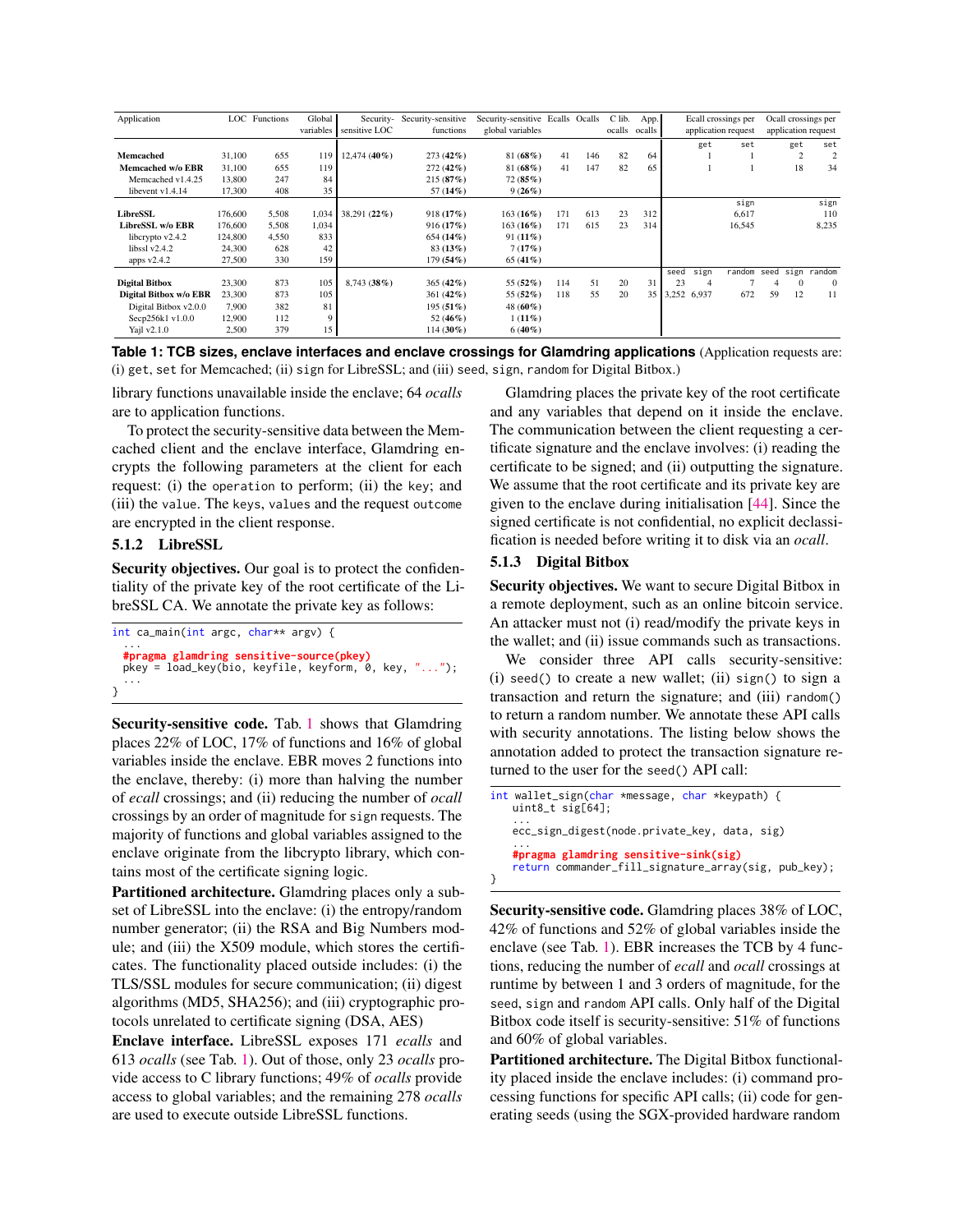<span id="page-9-2"></span>

**Figure 3: Throughput versus latency for Memcached native, with SCONE and with Glamdring**

<span id="page-9-1"></span>

| Secure application approaches         | LOC     | <b>Binary Size</b> | Throughput     |
|---------------------------------------|---------|--------------------|----------------|
| <b>Memcached with Glamdring</b>       | 42.800  | 770 kB             | 160 kreg/s     |
| Security-sensitive Memcached          | 12.450  |                    |                |
| Glamdring code generation & hardening | 5.662   |                    |                |
| Intel SGX SDK                         | 24,688  |                    |                |
| Memcached with SCONE                  | 149.298 | 3.3 MB             | 270-330 kreg/s |
| Memcached                             | 28.807  |                    |                |
| Musl lib. C                           | 105,885 |                    |                |
| Stunnel (network encryption)          | 14.606  |                    |                |
| <b>Memcached with Graphene</b>        | 746.716 | $4.1 \text{ MB}$   | 65-95 kreg/s   |
| Memcached                             | 28,807  |                    |                |
| Graphene                              | 693.221 |                    |                |
| Intel SGX SDK                         | 24.688  |                    |                |

#### **Table 2: TCB sizes and performance for Memcached for Glamdring, SCONE and Graphene**

generator); and (iii) elliptic curve operations for transaction signing. The functionality placed outside includes: (i) wallet management functions for retrieving the public key and address formats; (ii) the command interface for handling API calls and constructing responses; and (iii) elliptic curve and JSON parsing utility functions.

Enclave interface. Digital Bitbox exposes 114 *ecalls* and 55 *ocalls* (see Tab. [1\)](#page-8-0). 36% of *ocalls* are to C library functions unavailable inside the enclave; 64% are to application functions outside the enclave.

To protect the security-sensitive data between the client and the application, Glamdring encrypts: (i) the command to execute (seed()/sign()); (ii) the user-provided entropy for seed(); (iii) the transaction data for sign(); (iv) the value of seed(); (v) the signature of sign() returned to the client; and (vi) the generated random number. Performing data protection at this granularity prevents an attacker from issuing commands to Digital Bitbox, and permits Glamdring to move the majority of the JSON parsing functions outside the enclave, as only a subset of the API request/response is security-sensitive.

#### 5.1.4 Discussion

Our security evaluation has led to several insights: First, Glamdring achieves small enclave sizes, protecting security-sensitive functionality for real-world applications. Tab. [2](#page-9-1) compares the TCB for Memcached of Glamdring with SCONE [\[2\]](#page-11-5) and Graphene [\[55,](#page-12-3) [81\]](#page-13-1), which place the whole application inside the enclave. As can be seen, Glamdring is one-third the size of SCONE, and one order of magnitude smaller than Graphene in terms of enclave LOC; around 6,000 LOC are added by Glamdring to the TCB through the code generator and enclave interface hardening. In binary sizes, Glamdring is 4× and 5× smaller than SCONE and Graphene, respectively.

Second, EBR is effective at reducing the number of *ecall* and *ocall* crossings at runtime, despite only moving a few additional functions into the enclave. In the case of Digital Bitbox, moving four functions into the enclave reduces the number of enclave boundary crossings by up to three orders of magnitude.

### <span id="page-9-0"></span>5.2 Performance evaluation

We evaluate the performance of the three partitioned applications in terms of throughput and latency.

Experimental set-up. All experiments are executed on an SGX-supported 4-core Intel Xeon E3-1280 v5 at 3.70 GHz with 64 GB of RAM, running Ubuntu 14.04 LTS with Linux kernel 3.19 and the Intel SGX SDK 1.7. We deactivate hyper-threading and compile the applications using GCC 4.8.4 with -O2 optimisations.

Application benchmarks. We evaluate Memcached with the YCSB benchmark [\[15\]](#page-11-36). Clients run on separate machines connected via a Gigabit network link. We increase the number of clients until the server is saturated. Memcached is initialised with the YCSB default of 1000 keys with 1 KB values. We then vary the percentage of get (read) and set (write) operations.

For LibreSSL, we measure the throughput and latency when signing certificates using SHA-256 and a 4096-bit RSA key. For Digital Bitbox, we observe the performance for the seed, sign, and random API calls using workloads from the Digital Bitbox test suite: (i) tests\_sign seeds a wallet and signs 64-byte transactions; (ii) tests\_aes\_cbc seeds a wallet with user-provided entropy, sets passwords and performs encryption/decryption with AES-256; and (iii) tests\_random returns random numbers.

Results. We measure the throughput and latency for Memcached: (i) partitioned by Glamdring; (ii) executed by SCONE (without network encryption); (iii) by Graphene; and (iv) natively, as the request rate is increased. We consider three workloads: read-only, writeonly and 50%/50% read/write.

Fig. [3](#page-9-2) shows that all three variants exhibit consistent behaviour across the workloads. Glamdring shows a throughput of 160k requests/s; SCONE (without encryption) achieves between 270k–330k requests/s; Graphene between 65k–95k requests/s; and the native Memcached achieves around 530k–600k requests/sec.

The reason for Glamdring's lower throughput com-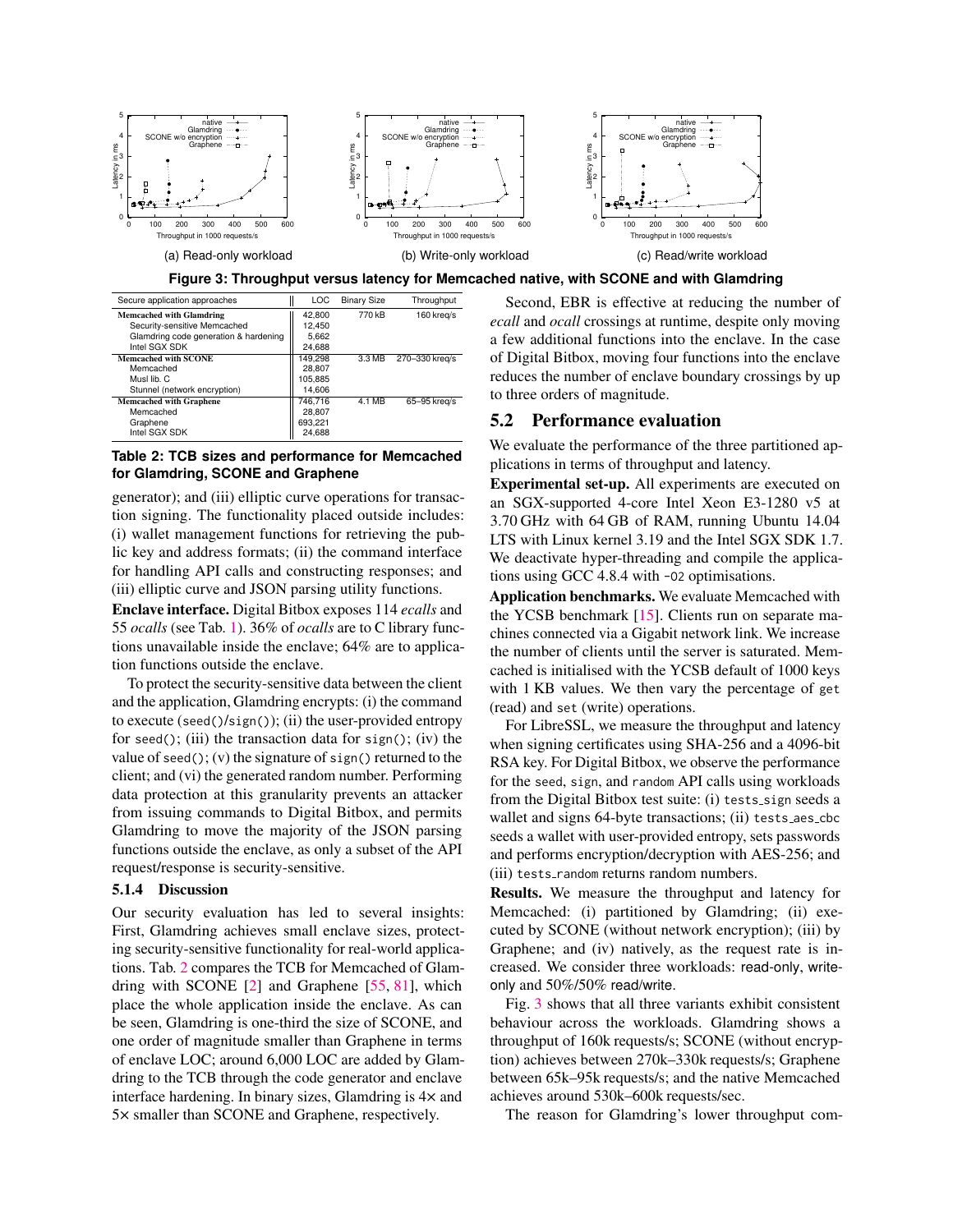<span id="page-10-0"></span>

**Figure 4: Throughput and latency overhead for Digital Bitbox and LibreSSL**

pared to SCONE is that SCONE avoids all enclave transitions; it trades off TCB size for performance (see [§2.3\)](#page-2-1) and requires user-level enclave threading to avoid transitions. Enclave transitions dominate the cost of processing a request; by batching multiple get requests together using multi-get, Glamdring achieves over 210k requests/sec. However, Glamdring has only a third of the TCB of SCONE (see Tab. [2\)](#page-9-1). The overhead of a library OS means that Memcached with Graphene exhibits worse performance than Glamdring.

Fig. [4](#page-10-0) shows the performance of LibreSSL and Digital Bitbox with Glamdring compared to their native versions. The throughput of certificate signing in LibreSSL is 0.6× compared to native execution, decreasing from 63 to 36 signatures per second on each CPU core. The performance of LibreSSL is limited by a single *ecall* (bn\_sub\_part\_words), which is central to the RSA algorithm and accounts for 95% of all enclave transitions. As for Digital Bitbox, compared to native execution, the relative throughput is between 0.7× and 0.8×; the relative latency is between 1.3× and 1.4×.

Effect of EBR. By comparing the performance of partitioned applications before and after applying the EBR optimisation, we found that the latter increased the throughput by 1.6× to 4.0× for the three applications, at the cost of at most 4 additional functions in the enclave.

### 6 Related Work

Privilege separation. The attack surface of applications can be reduced in many ways [\[11,](#page-11-6)[31,](#page-11-37)[35,](#page-11-29)[51,](#page-12-32)[66,](#page-12-33)[85\]](#page-13-6). Priv-Trans [\[11\]](#page-11-6) performs a least-privilege partitioning of an application into a privileged monitor and an unprivileged slave component using static analysis, without considering the integrity of sensitive data. ProgramCutter [\[85\]](#page-13-6) and Wedge [\[8\]](#page-11-38) rely on dynamic analysis to partition applications. SeCage [\[51\]](#page-12-32) combines static and dynamic analysis to partition applications, and the isolation is enforced using CPU virtualisation features. In contrast, Glamdring does not need a trusted OS or hypervisor and respects the constraints of trusted execution.

SOAAP [\[35\]](#page-11-29) helps developers to reason about the potential compartmentalisation of applications based on source annotations and static analysis. Unlike Glamdring, it does not support automated code partitioning. Rubinov et al. [\[66\]](#page-12-33) propose a partitioning framework for Android applications. It refactors the source code and adds a set of privileged instructions. However, it only supports typesafe Java applications and requires users to re-implement the security-sensitive functionality in C.

Protecting applications from an untrusted OS. A number of approaches have been proposed to deal with an untrusted OS that spans millions of LOC. NGSCB [\[57\]](#page-12-34) and Proxos [\[79\]](#page-12-35) execute both an untrusted and a trusted OS using virtualisation, and security-sensitive applications are managed only by the trusted OS. The TCB, however, still includes a full OS. In more recent work, Overshadow [\[13\]](#page-11-13), SP<sup>3</sup> [\[87\]](#page-13-7), InkTag [\[39\]](#page-11-15) and Virtual Ghost [\[20\]](#page-11-14) protect application memory from an untrusted OS by extending the *virtual machine monitor* (VMM). Such approaches put trust in the VMM, and cannot protect against attackers with privileged access, such as system administrators.

Trusted hardware. Use of trusted hardware, such as *secure co-processors* [\[50\]](#page-12-36) and *trusted platform modules* (TPM) [\[80\]](#page-12-37), can protect against attackers with physical access. A TPM can measure system integrity and provide remote attestation to verify the software stack [\[29\]](#page-11-39). Since the TPM measurement will include the OS and any system libraries, the TCB likely comprises millions of LOC.

Flicker [\[53\]](#page-12-38) reduces the integrity measurement to a TCB of just 250 LOC, but lacks relevant system support and suffers from slow TPM operations. TrustVisor [\[52\]](#page-12-39) is a special-purpose VMM that uses software-based µ*TPMs* for application integrity checking, but it focuses on small pieces of application logic and requires a trusted hypervisor. CloudVisor [\[88\]](#page-13-8) provides integrity and confidentiality protection for virtual machines using nested virtualisation, but this leads to VM-sized TCBs.

### 7 Conclusions

We described *Glamdring*, the first partitioning framework that helps developers leverage SGX enclaves for C applications. Glamdring uses static program analysis to decide which subset of the application code to protect, and offers guarantees that the confidentiality and integrity of application data cannot be compromised, even when an attacker has complete control over the machine. Our experimental evaluation demonstrates that Glamdring is sufficiently practical to handle real-world applications.

### 8 Acknowledgements

This work has received funding from the European Union's Horizon 2020 programme under grant agreements 645011 (SERECA) and 690111 (SecureCloud), and from the UK Engineering and Physical Sciences Research Council (EPSRC) under the CloudSafetyNet project (EP/K008129) and the EPSRC Centre for Doctoral Training in High Performance Embedded and Distributed Systems (HiPEDS) (EP/L016796/1).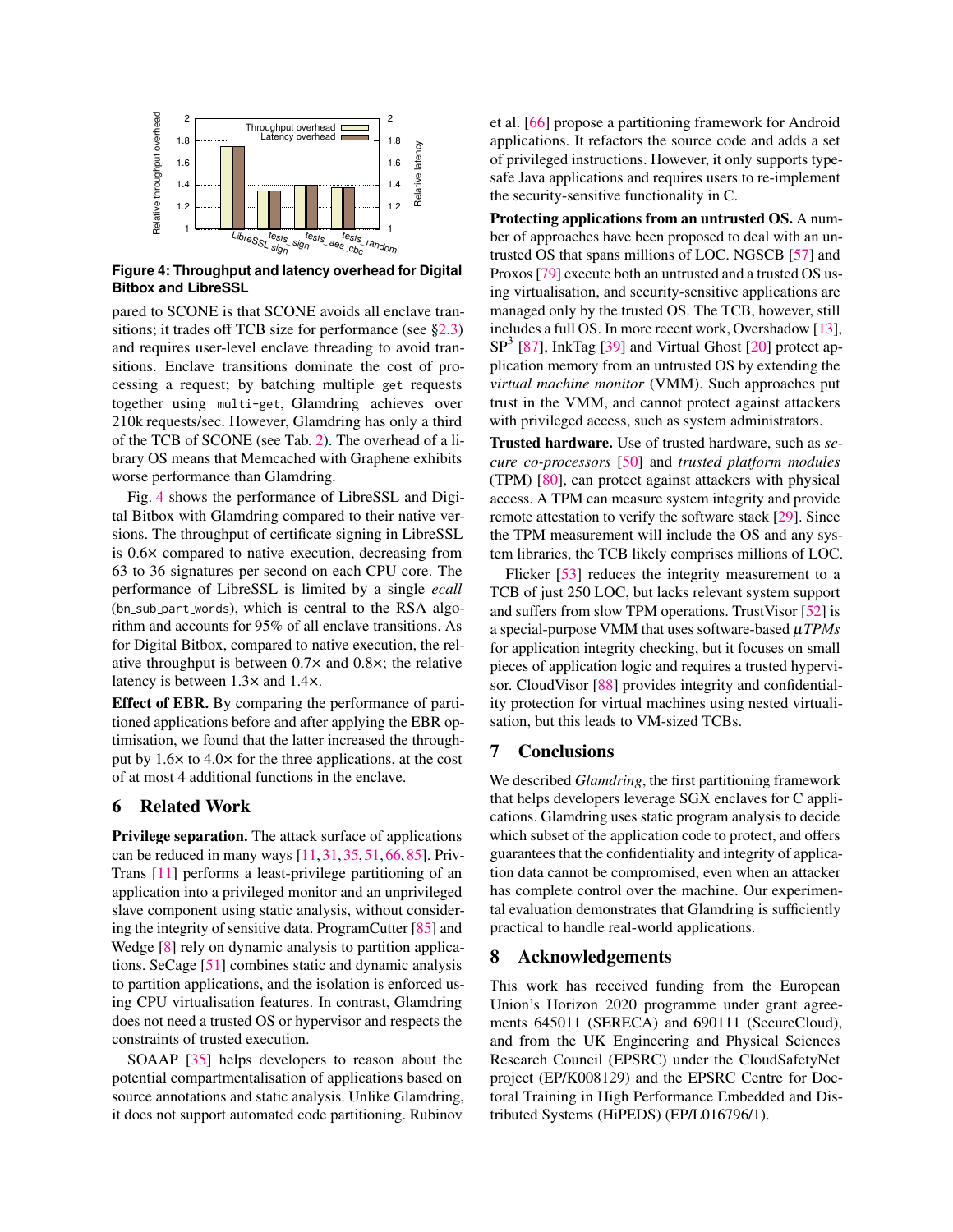#### References

- <span id="page-11-2"></span>[1] ARMBRUST, M., FOX, A., GRIFFITH, R., JOSEPH, A. D., KATZ, R., KONWINSKI, A., LEE, G., PATTER-SON, D., RABKIN, A., STOICA, I., AND ZAHARIA, M. A View of Cloud Computing. *Commun. ACM* (2010).
- <span id="page-11-5"></span>[2] ARNAUTOV, S., TRACH, B., GREGOR, F., KNAUTH, T., MARTIN, A., PRIEBE, C., LIND, J., MUTHUKU-MARAN, D., O'KEEFFE, D., STILLWELL, M. L., ET AL. SCONE: Secure Linux Containers with Intel SGX. In *OSDI* (2016).
- <span id="page-11-0"></span>[3] Amazon Web Services. <https://aws.amazon.com>, 2016.
- <span id="page-11-1"></span>[4] Microsoft Azure. <https://azure.microsoft.com>, 2016.
- <span id="page-11-27"></span>[5] BAUDIN, P., FILLIÂTRE, J.-C., MARCHÉ, C., MONATE, B., MOY, Y., AND PREVOSTO, V. ACSL: ANSI C Specification Language, 2008.
- <span id="page-11-4"></span>[6] BAUMANN, A., PEINADO, M., AND HUNT, G. Shielding Applications from an Untrusted Cloud with Haven. In *OSDI* (2014).
- <span id="page-11-10"></span>[7] BECK, B. LibreSSL-An OpenSSL replacement. The first 30 days, and where we go from here. BSDCAN, 2014.
- <span id="page-11-38"></span>[8] BITTAU, A., MARCHENKO, P., HANDLEY, M., AND K A R P, B . Wedge: Splitting applications into reduced-privilege compartments. In *Proceedings of the 5th USENIX Symposium on Networked Systems Design and Implementation* (Berkeley, CA, USA, 2008), NSDI'08, USENIX Association, pp. 309–322.
- <span id="page-11-20"></span>[9] BRENNER, S., WULF, C., LORENZ, M., WEICH-BRODT, N., GOLTZSCHE, D., FETZER, C., PIET-ZUCH, P., AND KAPITZA, R. SecureKeeper: Confidential ZooKeeper using Intel SGX. In *Middleware* (2016).
- <span id="page-11-17"></span>[10] BRICKELL, E., GRAUNKE, G., NEVE, M., AND SEIFERT, J.-P. Software mitigations to hedge AES against cache-based software side channel vulnerabilities. *IACR Cryptology ePrint Archive* (2006).
- <span id="page-11-6"></span>[11] BRUMLEY, D., AND SONG, D. Privtrans: Automatically Partitioning Programs for Privilege Separation. In *USENIX Security* (2004).
- <span id="page-11-19"></span>[12] CHECKOWAY, S., AND SHACHAM, H. Iago Attacks: Why the System Call API is a Bad Untrusted RPC Interface. In *ASP-LOS* (2013).
- <span id="page-11-13"></span>[13] CHEN, X., GARFINKEL, T., LEWIS, E. C., SUBRAH-MANYAM, P., WALDSPURGER, C. A., BONEH, D., DWOSKIN, J., AND PORTS, D. R. Overshadow: A Virtualization-based Approach to Retrofitting Protection in Commodity Operating Systems. In *ASPLOS* (2008).
- <span id="page-11-8"></span>[14] clang: a C language family frontend for LLVM. [http://clang.](http://clang.llvm.org) [llvm.org](http://clang.llvm.org), 2016.
- <span id="page-11-36"></span>[15] COOPER, B. F., SILBERSTEIN, A., TAM, E., RA-MAKRISHNAN, R., AND SEARS, R. Benchmarking Cloud Serving Systems with YCSB. In *SoCC* (2010).
- <span id="page-11-7"></span>[16] COSTAN, V., AND DEVADAS, S. Intel SGX Explained. Tech. rep., Cryptology ePrint Archive, 2016.
- <span id="page-11-12"></span>[17] COWAN, C., BEATTIE, S., KROAH-HARTMAN, G., PU, C., WAGLE, P., AND GLIGOR, V. SubDomain: Parsimonious Server Security. In *LISA* (2000).
- <span id="page-11-35"></span>[18] COX, M., ENGELSCHALL, R., HENSON, S., LAURIE, B., ET AL. The OpenSSL Project. [https://www.openssl.](https://www.openssl.org/) [org/](https://www.openssl.org/), 2002.
- <span id="page-11-18"></span>[19] CRANE, S., HOMESCU, A., BRUNTHALER, S., LARSEN, P., AND FRANZ, M. Thwarting Cache Side-Channel Attacks Through Dynamic Software Diversity. In *NDSS* (2015).
- <span id="page-11-14"></span>[20] CRISWELL, J., DAUTENHAHN, N., AND ADVE, V. Virtual Ghost: Protecting Applications from Hostile Operating Systems. In *ASPLOS* (2014).
- <span id="page-11-16"></span>[21] DOULIGERIS, C., AND MITROKOTSA, A. DDoS Attacks and Defense Mechanisms: Classification and State-of-theart. *Comput. Netw.* (2004).
- <span id="page-11-21"></span>[22] DWORKIN, M. Recommendation for Block Cipher Modes of Operation: Galois/Counter Mode (GCM) and GMAC. Tech. rep., National Institute of Standards and Technology (NIST), 2007.
- <span id="page-11-22"></span>[23] FERRANTE, J., OTTENSTEIN, K. J., AND WARREN, J. D. The Program Dependence Graph and Its Use in Optimization. *Trans. Program. Lang. Syst.* (1987).
- <span id="page-11-9"></span>[24] FITZPATRICK, B. Distributed Caching with Memcached. *Linux Journal* (2004).
- <span id="page-11-31"></span>[25] Frama-C Software Analyzers. [http://frama-c.com/what](http://frama-c.com/what_is.html) is. [html](http://frama-c.com/what_is.html), 2016.
- <span id="page-11-32"></span>[26] Frama-C Impact analysis plug-in. [http://frama-c.com/](http://frama-c.com/impact.html) [impact.html](http://frama-c.com/impact.html), 2016.
- <span id="page-11-33"></span>[27] Frama-C Slicing plug-in. <http://frama-c.com/slicing.html>, 2016.
- <span id="page-11-24"></span>[28] FREE SOFTWARE FOUNDATION, INC. Gcov - Using the GNU Compiler Collection (GCC). [https://gcc.gnu.org/](https://gcc.gnu.org/onlinedocs/gcc/Gcov.html#Gcov) [onlinedocs/gcc/Gcov.html#Gcov](https://gcc.gnu.org/onlinedocs/gcc/Gcov.html#Gcov), 2017.
- <span id="page-11-39"></span>[29] GARFINKEL, T., PFAFF, B., CHOW, J., ROSENBLUM, M., AND BONEH, D. Terra: A Virtual Machine-based Platform for Trusted Computing. In *SOSP* (2003).
- <span id="page-11-11"></span>[30] GEMALTO NV. No One is Immune to Breaches as 183 Million Accounts Compromised in Q3 2014. [https://safenet.gemalto.com/news/2014/q3-data](https://safenet.gemalto.com/news/2014/q3-data-breaches-compromise-183-million-customer-accounts)[breaches-compromise-183-million-customer-accounts](https://safenet.gemalto.com/news/2014/q3-data-breaches-compromise-183-million-customer-accounts), 2014.
- <span id="page-11-37"></span>[31] GENEIATAKIS, D., PORTOKALIDIS, G., KEMERLIS, V. P., AND KEROMYTIS, A. D. Adaptive Defenses for Commodity Software Through Virtual Application Partitioning. In *CCS* (2012).
- <span id="page-11-3"></span>[32] GENTRY, C. Fully Homomorphic Encryption Using Ideal Lattices. In *STOC* (2009).
- <span id="page-11-25"></span>[33] GHARAT, P. M., KHEDKER, U. P., AND MYCROFT, A. Flow-and Context-Sensitive Points-To Analysis Using Generalized Points-To Graphs. In *SAS* (2016).
- <span id="page-11-34"></span>[34] GRAMMATECH, INC. CodeSurfer. [https://www.](https://www.grammatech.com/products/codesurfer) [grammatech.com/products/codesurfer](https://www.grammatech.com/products/codesurfer), 2016.
- <span id="page-11-29"></span>[35] GUDKA, K., WATSON, R. N., ANDERSON, J., CHIS-NALL, D., DAVIS, B., LAURIE, B., MARINOS, I., NEUMANN, P. G., AND RICHARDSON, A. Clean Application Compartmentalization with SOAAP. In *CCS* (2015).
- <span id="page-11-28"></span>[36] GUTTAG, J. V., AND HORNING, J. J. *Larch: Languages and Tools for Formal Specification*. Springer Science & Business Media, 2012.
- <span id="page-11-30"></span>[37] HALLER, I., SLOWINSKA, A., NEUGSCHWANDTNER, M., AND BOS, H. Dowsing for Overflows: A Guided Fuzzer to Find Buffer Boundary Violations. In *USENIX Security* (2013).
- <span id="page-11-26"></span>[38] HARDEKOPF, B., AND LIN, C. Flow-sensitive Pointer Analysis for Millions of Lines of Code. In *CGO* (2011).
- <span id="page-11-15"></span>[39] HOFMANN, O. S., KIM, S., DUNN, A. M., LEE, M. Z., AND WITCHEL, E. InkTag: Secure Applications on an Untrusted Operating System. In *ASPLOS* (2013).
- <span id="page-11-23"></span>[40] HORWITZ, S., REPS, T., AND BINKLEY, D. Interprocedural Slicing Using Dependence Graphs. In *PLDI* (1988).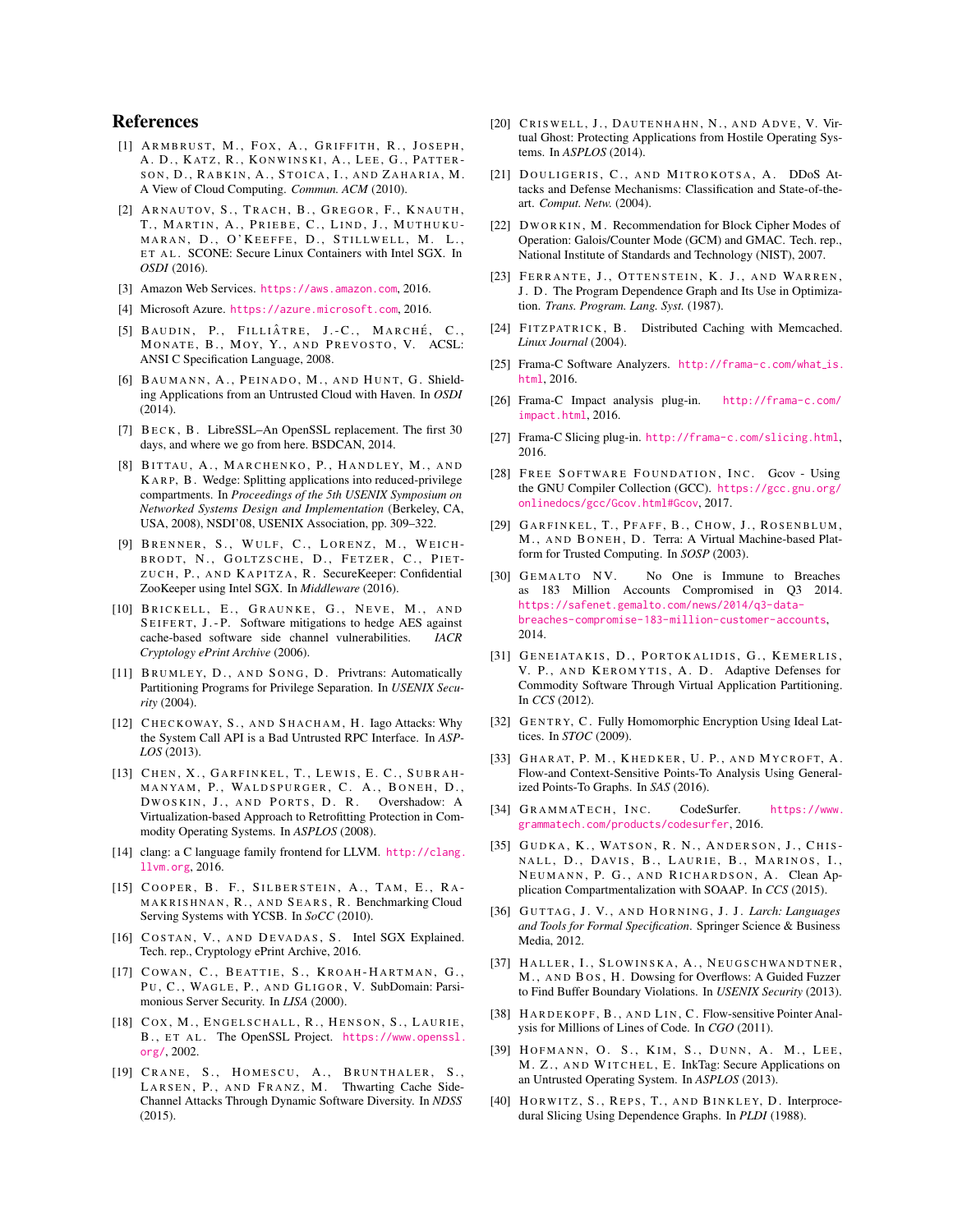- <span id="page-12-15"></span>[41] IDENTITY THEFT RESOURCE CENTER. 2016 Breach List. [http://www.idtheftcenter.org/images/breach/](http://www.idtheftcenter.org/images/breach/ITRCBreachReport_2016.pdf) [ITRCBreachReport](http://www.idtheftcenter.org/images/breach/ITRCBreachReport_2016.pdf)\_2016.pdf, 2016.
- <span id="page-12-2"></span>[42] INTEL CORP. Software Guard Extensions Programming Reference, Ref. 329298-002US. [https://software.intel.com/](https://software.intel.com/sites/default/files/managed/48/88/329298-002.pdf) [sites/default/files/managed/48/88/329298-002.pdf](https://software.intel.com/sites/default/files/managed/48/88/329298-002.pdf), 2014.
- <span id="page-12-19"></span>[43] INTEL CORP. Intel Software Guard Extensions (Intel SGX) SDK. <https://software.intel.com/sgx-sdk>, 2016.
- <span id="page-12-31"></span>[44] JOHNSON, SIMON ET AL. Intel® Software Guard Extensions: EPID Provisioning and Attestation Services. [https:](https://software.intel.com/en-us/blogs/2016/03/09/intel-sgx-epid-provisioning-and-attestation-services) [//software.intel.com/en-us/blogs/2016/03/09/intel](https://software.intel.com/en-us/blogs/2016/03/09/intel-sgx-epid-provisioning-and-attestation-services)[sgx-epid-provisioning-and-attestation-services](https://software.intel.com/en-us/blogs/2016/03/09/intel-sgx-epid-provisioning-and-attestation-services), 2016.
- <span id="page-12-28"></span>[45] JULA, H., TRALAMAZZA, D., ZAMFIR, C., AND CAN-DEA, G. Deadlock immunity: Enabling systems to defend against deadlocks. In *OSDI* (2008).
- <span id="page-12-18"></span>[46] KELBERT, F., AND PRETSCHNER, A. A Fully Decentralized Data Usage Control Enforcement Infrastructure. In *ACNS* (2015).
- <span id="page-12-29"></span>[47] KUZNETSOV, V., SZEKERES, L., PAYER, M., CAN-DEA, G., SEKAR, R., AND SONG, D. Code-pointer integrity. In *OSDI'14* (2014).
- <span id="page-12-27"></span>[48] LAROCHELLE, D., AND EVANS, D. Statically Detecting Likely Buffer Overflow Vulnerabilities. In *USENIX Security* (2001).
- <span id="page-12-13"></span>[49] LATTNER, C., AND ADVE, V. LLVM: A Compilation Framework for Lifelong Program Analysis & Transformation. In *CGO* (2004).
- <span id="page-12-36"></span>[50] LINDEMANN, M., PEREZ, R., SAILER, R., VAN DOORN, L., AND SMITH, S. Building the IBM 4758 Secure Coprocessor. *Computer* (2001).
- <span id="page-12-32"></span>[51] LIU, Y., ZHOU, T., CHEN, K., CHEN, H., AND XIA, Y. Thwarting Memory Disclosure with Efficient Hypervisorenforced Intra-domain Isolation. In *CCS* (2015).
- <span id="page-12-39"></span>[52] MCCUNE, J. M., LI, Y., QU, N., ZHOU, Z., DATTA, A., GLIGOR, V., AND PERRIG, A. TrustVisor: Efficient TCB Reduction and Attestation. In *S&P* (2010).
- <span id="page-12-38"></span>[53] MCCUNE, J. M., PARNO, B. J., PERRIG, A., REITER, M. K., AND ISOZAKI, H. Flicker: An Execution Infrastructure for TCB Minimization. In *Eurosys* (2008).
- <span id="page-12-6"></span>[54] MISRA, S. C., AND BHAVSAR, V. C. Relationships *Between Selected Software Measures and Latent Bug-Density: Guidelines for Improving Quality*. Springer Berlin Heidelberg, 2003, p. 724732.
- <span id="page-12-3"></span>[55] OSCARLAB. Graphene-SGX. [https://github.com/](https://github.com/oscarlab/graphene) [oscarlab/graphene](https://github.com/oscarlab/graphene), 2017.
- <span id="page-12-23"></span>[56] OTTENSTEIN, K. J., AND OTTENSTEIN, L. M. The program dependence graph in a software development environment. *SIGPLAN Not. 19*, 5 (Apr. 1984), 177–184.
- <span id="page-12-34"></span>[57] PEINADO, M., CHEN, Y., ENGLAND, P., AND MAN-FERDELLI, J. NGSCB: A Trusted Open System. In S&P (2004).
- <span id="page-12-22"></span>[58] PIRES, R., PASIN, M., FELBER, P., AND FETZER, C. Secure Content-Based Routing Using Intel Software Guard Extensions. In *Middleware* (2016), ACM.
- <span id="page-12-17"></span>[59] PONEMON INSTITUTE. The Aftermath of a Mega Data Breach: Consumer Sentiment, 2014.
- <span id="page-12-0"></span>[60] POPA, R. A., REDFIELD, C. M. S., ZELDOVICH, N., AND BALAKRISHNAN, H. CryptDB: Protecting Confidentiality with Encrypted Query Processing. In *SOSP* (2011).
- <span id="page-12-21"></span> $[61]$  PORTER, D. E., BOYD-WICKIZER, S., HOWELL, J., OLINSKY, R., AND HUNT, G. Rethinking the Library OS from the Top Down. In *ASPLOS* (2011).
- <span id="page-12-30"></span>[62] PROVOS, N., AND MATHEWSON, N. libevent - An event notification library. <http://libevent.org/>, 2003.
- <span id="page-12-1"></span>[63] PUTTASWAMY, K. P. N., KRUEGEL, C., AND ZHAO, B . Y. Silverline: Toward Data Confidentiality in Storageintensive Cloud Applications. In *SOCC* (2011).
- <span id="page-12-24"></span>[64] R A M A L I N G A M , G . The Undecidability of Aliasing. *TOPLAS* (1994).
- <span id="page-12-12"></span>[65] REPS, T., HORWITZ, S., AND SAGIV, M. Precise Interprocedural Dataflow Analysis via Graph Reachability. In *POPL* (1995).
- <span id="page-12-33"></span>[66] RUBINOV, KONSTANTIN AND ROSCULETE, LUCIA AND MITRA, TULIKA AND ROYCHOUDHURY, ABHIK. Automated Partitioning of Android Applications for Trusted Execution Environments. In *ICSE* (2016).
- <span id="page-12-4"></span>[67] SALTZER, J. H., AND SCHROEDER, M. D. The protection of information in computer systems. *Proceedings of the IEEE* (1975).
- <span id="page-12-7"></span>[68] SCHUSTER, F., COSTA, M., FOURNET, C., GKANT-SIDIS, C., PEINADO, M., MAINAR-RUIZ, G., AND RUSSINOVICH, M. VC3: Trustworthy Data Analytics in the Cloud Using SGX. In *S&P* (2015).
- <span id="page-12-20"></span>[69] SHEN, V. Y., YU, T.-J., THEBAUT, S. M., AND PAULSEN, L. R. Identifying Error-Prone softwareAn Empirical Study. *Trans. Softw. Eng.* (1985).
- <span id="page-12-14"></span>[70] SHIFT DEVICES AG. Digital Bitbox. [https://github.com/](https://github.com/digitalbitbox/mcu) [digitalbitbox/mcu](https://github.com/digitalbitbox/mcu), 2016.
- <span id="page-12-10"></span>[71] SINGARAVELU, L., PU, C., HÄRTIG, H., AND HEL-MUTH, C. Reducing TCB Complexity for Security-sensitive Applications: Three Case Studies. In *EuroSys* (2006).
- <span id="page-12-8"></span>[72] SINHA, R., COSTA, M., LAL, A., LOPES, N. P., RAJA-MANI, S., SESHIA, S. A., AND VASWANI, K. A Design and Verification Methodology for Secure Isolated Regions. In *PLDI* (2016).
- <span id="page-12-9"></span>[73] SINHA, R., RAJAMANI, S., SESHIA, S., AND VASWANI, K. Moat: Verifying Confidentiality of Enclave Programs. In *CCS* (2015).
- <span id="page-12-11"></span>[74] SMITH, S. F., AND THOBER, M. Refactoring Programs to Secure Information Flows. In *PLAS* (2006).
- <span id="page-12-16"></span>[75] SOFTPEDIA. Hackers Modify Water Treatment Parameters by Accident. [http://news.softpedia.com/news/hackers](http://news.softpedia.com/news/hackers-modify-water-treatment-parameters-by-accident-502043.shtml)[modify-water-treatment-parameters-by-accident-](http://news.softpedia.com/news/hackers-modify-water-treatment-parameters-by-accident-502043.shtml)[502043.shtml](http://news.softpedia.com/news/hackers-modify-water-treatment-parameters-by-accident-502043.shtml), 2016.
- <span id="page-12-25"></span>[76] STEFAN, D., YANG, E. Z., MARCHENKO, P., RUSSO, A., HERMAN, D., KARP, B., AND MAZIÈRES, D. Protecting Users by Confining JavaScript with COWL. In *Proceedings of the 11th USENIX Conference on Operating Systems Design and Implementation* (2014), OSDI'14, USENIX Association, pp. 131–146.
- <span id="page-12-26"></span>[77] STRACKX, R., AND PIESSENS, F. Ariadne: A Minimal Approach to State Continuity. In *USENIX Security* (2016).
- <span id="page-12-5"></span>[78] SYNOPSYS, INC. Coverity Scan - Open Source Report 2014. [http://go.coverity.com/rs/157-LQW-289/images/](http://go.coverity.com/rs/157-LQW-289/images/2014-Coverity-Scan-Report.pdf) [2014-Coverity-Scan-Report.pdf](http://go.coverity.com/rs/157-LQW-289/images/2014-Coverity-Scan-Report.pdf), 2014.
- <span id="page-12-35"></span>[79] TA-MIN, R., LITTY, L., AND LIE, D. Splitting Interfaces: Making Trust Between Applications and Operating Systems Configurable. In *OSDI* (2006).
- <span id="page-12-37"></span>[80] TRUSTED COMPUTING GROUP. TPM Main Specification v1.2, rev 116 . [http://www.trustedcomputinggroup.org/](http://www.trustedcomputinggroup.org/tpm-main-specification/) [tpm-main-specification/](http://www.trustedcomputinggroup.org/tpm-main-specification/), 2011.